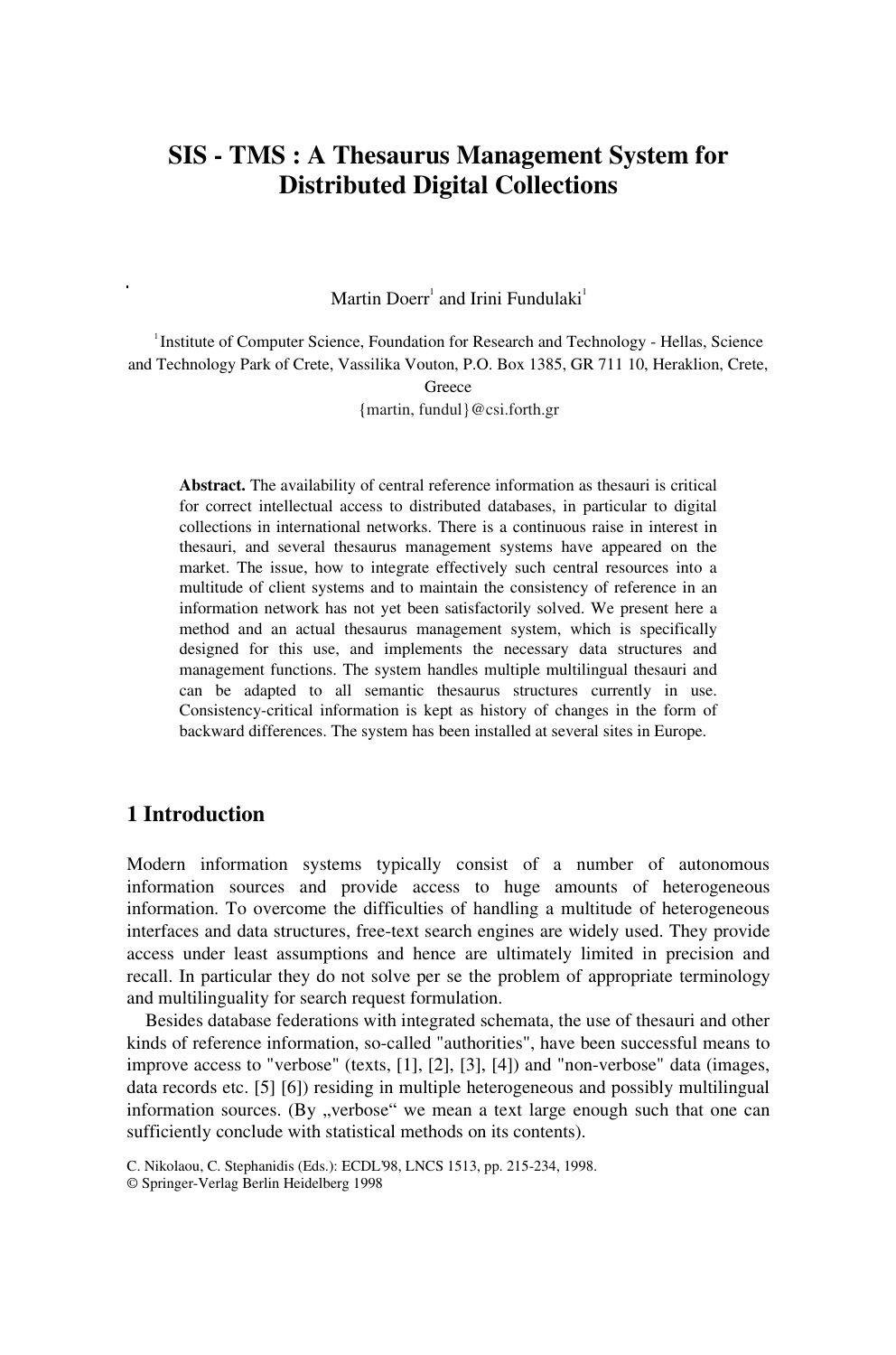One may distinguish three kinds of use of authorities (compare [7], [8], [9]):

- Guide the user from his/her naïve request to the use of an set of terms optimal for his purpose and for the characteristics of the target information source. If the respective knowledge about the target is not explicit or implicit in the thesaurus, the results are limited. If the targets are many, it is not practical.
- Expand naïve user terms or the terms optimal for the purpose of the user into sets of terms optimal for each different information source. In the case of full-text retrieval, this may mean to produce a weighted list of possible common words for the user's concept. For structured database queries, this may mean to select only the closest term in use on that system [10]. Still the degree of matching between the requested terms and the used terms are undefined.
- Classify all information assets of a certain collection with controlled vocabulary from a specific thesaurus. Together with the above measures., a well defined matching of query terms and target terms [10] can be achieved.

The above holds for monolingual sources using the same or different thesauri, or multilingual sources, as long as appropriate transitions, translations or correlations can be established. The focus of this paper is to present methods and an actual system suited to store, maintain and provide access to knowledge structures that are in use or needed for these three tasks and the respective auxiliary system interfaces.

 The creation of multilingual thesauri is a crucial problem in this context, because traditional human editing is extremely labor-intensive [11]. We restrict ourselves in this paper to the support of this process by a central data management system. The application of statistical methods, computational linguistic methods, elaborate CSCW means and their combination for efficient production of multilingual thesauri are subject of the recently started Term-IT project (TELEMATICS project LE4-8356).

 The simultaneous and remote access to hundreds or even thousands of target systems requires the complete integration of thesaurus tools in a wide area information environment. For optimal results, the terms used for asset classification, in the search aid thesaurus and in the experts' terminology should be consistent. This led us to the vision of a three level architecture of components cooperating within an information environment: vocabularies in local databases, local thesaurus management systems of wider use and central term servers for retrieval support**.**

 Typically, local databases have a more or less idiosyncratic way to enforce vocabulary control. For reasons of standardization of format and centralization of handling, we foresee an independent thesaurus manager to which the vocabularies of several local databases are loaded, and in the sequence organized as thesauri ("authorities") by an expert, following variations of the ISO2788 semantic structure. In addition, standard external vocabularies can be loaded. These authorities may be specific to one database, a user organization, or a whole language group. The local vocabularies and terms already used for classification may need updating with changes done at the thesaurus manager.

 Search agents or user interfaces for information retrieval need knowledge of the authorities in local use, at least of the higher level terms, or knowledge about the language in case of free text search. Therefore they must communicate with one or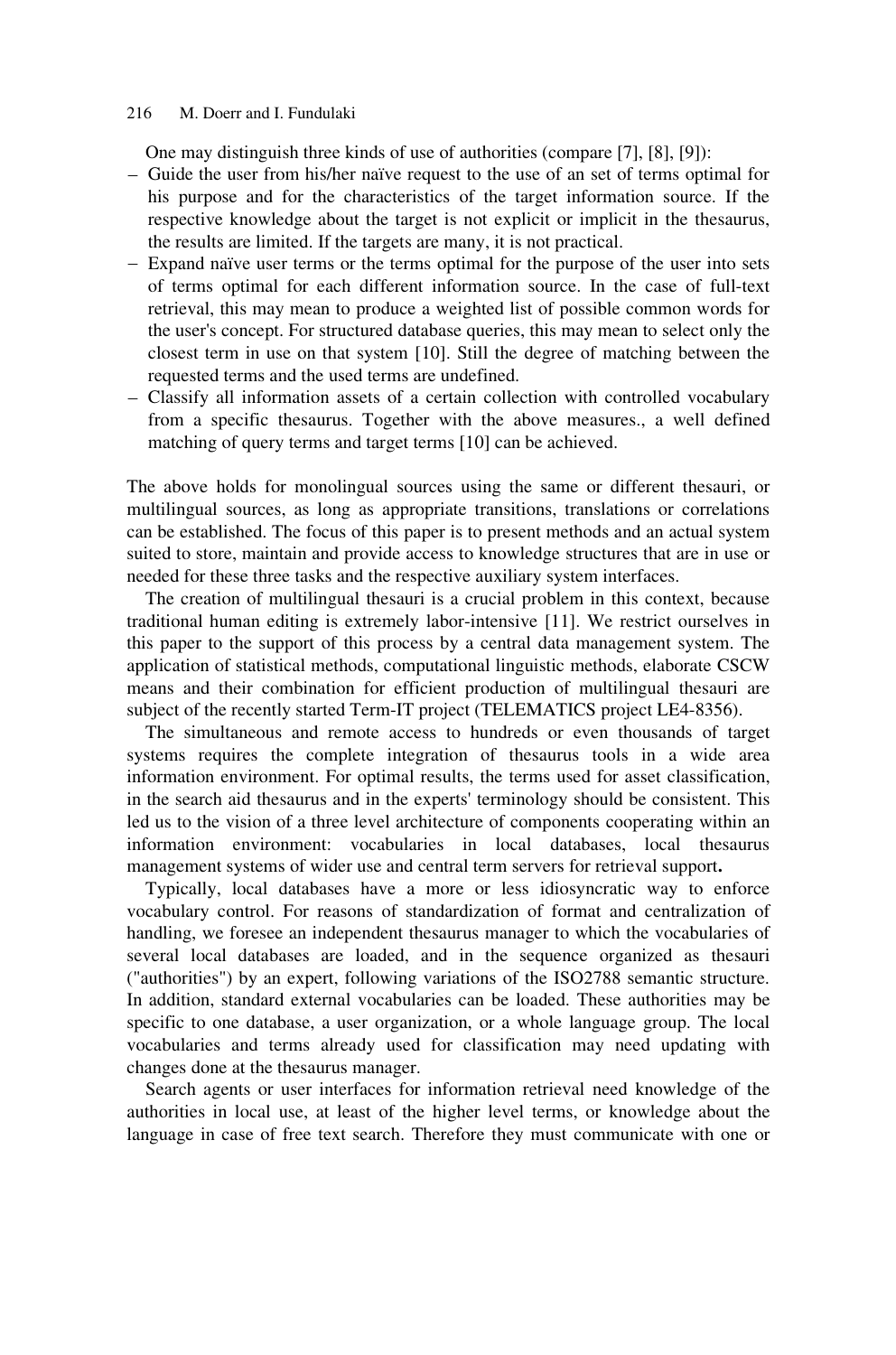more term servers, which hold-released versions or extracts of the local authorities. Moreover, a term server must be fed with equivalence expressions between the meaning of terms in different authorities, either by an expert team or by linguistic methods and subsequent human control. These expressions are used to replace the terms in a user request with more or less equivalent terms of the target system automatically or in a dialogue with the user. As equivalence expressions are difficult to produce, term servers containing different translations may be cascaded to make multistep replacements, e.g. Finnish to English, English to Greek, etc. Of course



precision will suffer.

**Fig. 1.** 3-level terminology service

 This three stage architecture ideally reflects the practice and needs of classification, expert agreement, user organization and search aids. It is a fully scalable solution which has already been partially realized in the AQUARELLE [12], [13] project and system. The methods and system development we present in the following are targeted to be components of such an environment and architecture. The work presented here is outcome of a series of cooperations with libraries, museums and cultural bodies, but of other domains as well.

# **1.1 Thesaurus Management Systems**

The use of thesauri for classification and information access in global information spaces becomes complex due to the large number of existing or needed thesauri; a fact that is justified by existence of multiple thesaurus providers from different scientific backgrounds with different practices, aspects and history. Multi-thesaurus systems have been proposed in order to provide access to information sources in global spaces classified with multiple and possibly interconnected thesauri.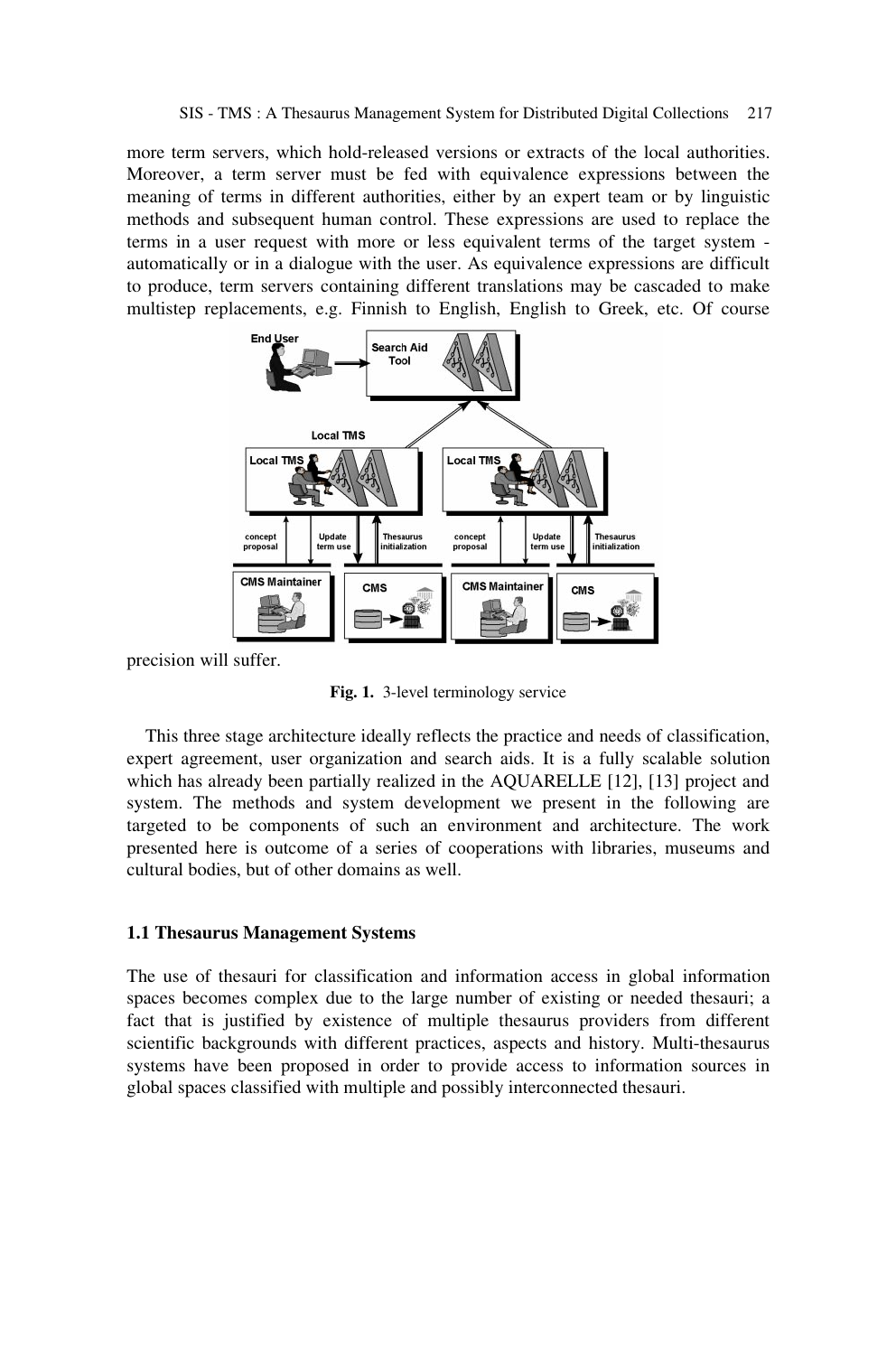The basic research issues associated to multi-thesaurus systems are

- the maintainance of the autonomicity and independent evolution of the component vocabularies
- the incorporated methodology for the treatment of interthesaurus links and
- the role of the system in a retrieval process.

[8] and [11] propose the construction of a multi-thesaurus system that incorporates multiple interlinked thesauri. [8] proposes SemWeb, "an open multilingual, multifunctional system for integrated access to knowledge about concepts and terminology". A 3-level architecture is envisioned by the author: the incorporated sources contain terminology from thesauri and other kinds of authority data; a common interface that provides a gate-way to the sources and an evolving and integrated knowledge base that incorporates terminology from the underlying sources, that are able to maintain their autonomy.

 Under the same perspective, the authors in [14] propose a thesaurus federation that draws upon mediation [15] as the technique for database integration. In the mediator, metadata of the underlying vocabularies are stored in a repository. The actual thesaurus contents are not stored in the mediator but the integration of thesauri is perceived with the incorporation of the existing interthesaurus relations in a term mapper module, allowing the component thesauri to maintain their autonomy.

In the "Vocabulary Switching System" [16] existing thesauri are incorporated in the system but no interthesaurus relations are established. [17] presents an example of this approach with agricultural thesauri. Although the component thesauri are able to maintain their autonomy and evolve independently, there is loss of recall during the retrieval process. The retrieved items are only those indexed with the thesaurus used for retrieval, and in order to ensure recall, either the user must manually incorporate search terms from other thesauri, or the underlying sources must be classified in multiple vocabularies, a time consuming process that requires extensive knowledge of the incorporated terminologies.

 Authors in [18] propose a method for the construction of an interlingua to reduce the established mappings between the component thesauri in a multi-thesaurus system to about one per term.

 Merging thesauri is another approach to the construction of a multi-thesaurus system. During a merging procedure, a single thesaurus is built from a set of others. Terms referring to the same concept are identified and federated into a unique concept, and consequently all inconsistencies are identified and resolved either automatically or semi-automatically. Work in thesauri merging has been performed by [19], [20], [21] and [22]. Merging is only appropriate for a homogeneous environments because of the intellectual and coordination problems it raises.

 In [23] the authors point out that the difficulty of locating the appropriate terms hinders query formulation and indexing of a collection. A number of thesaurus management systems offer only flat lists of selected terms from which the user can choose one, which are not ideal if the number of choices is large. Direct access to the contents of a thesaurus is also provided, but this is considered not to be useful to users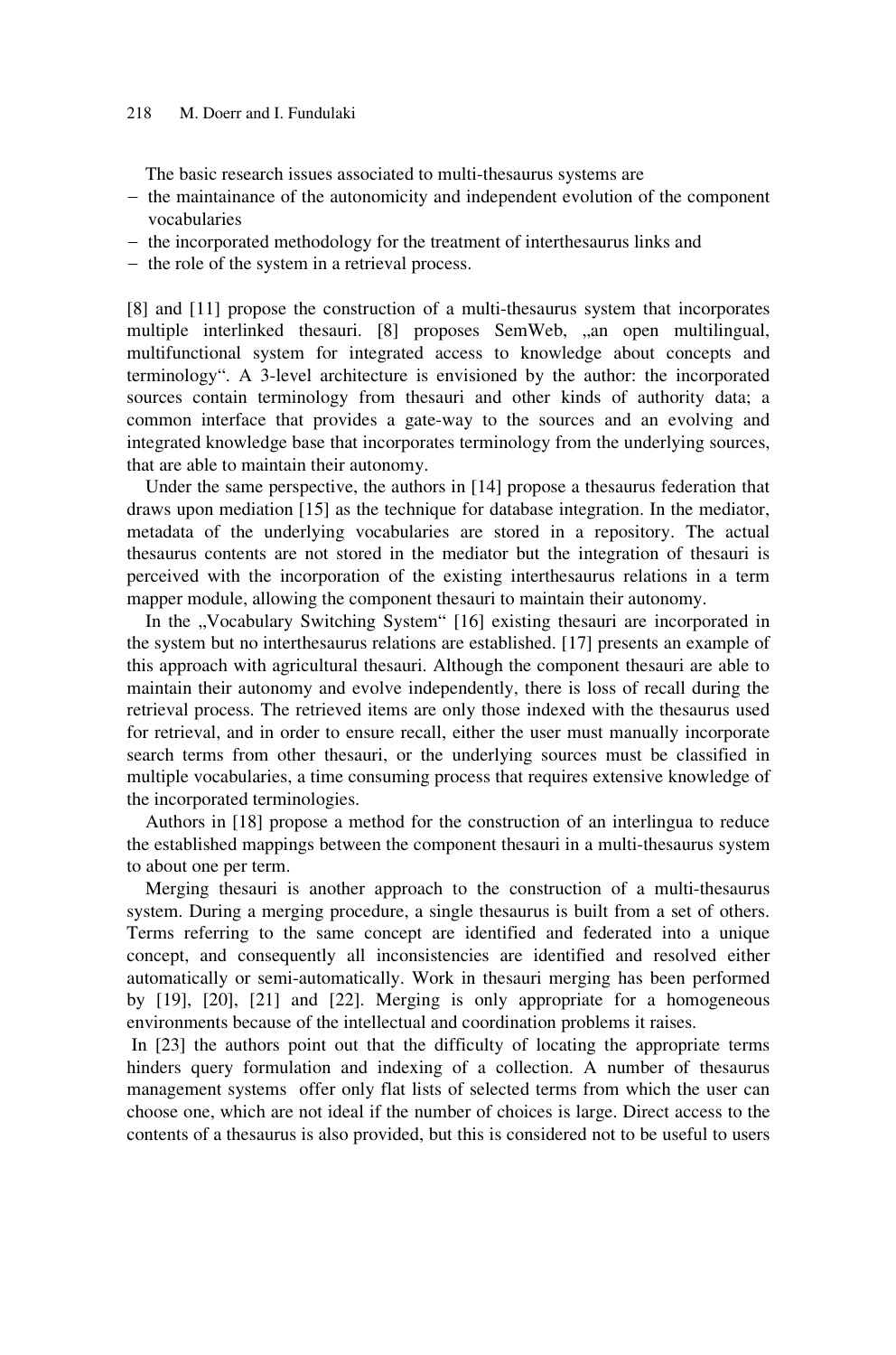who are not aware of the structured vocabulary. In addition to the above, navigation in a hypertextual format is supported with the use of the broader/narrower relations of terms that can be proved slow if multiple levels of the hierarchies must be traversed to access the desired terms. A rather interesting work on a hypertextual interface is presented by the authors in [24]. The user can move at will in a hypertextual ordered space, selecting terms for immediate use or for subsequent searches without leaving the thesaurus or going into separate search mode.

 A number of commercial thesaurus management systems have been produced to assist users in the development of structured vocabularies. Some have been developed as modules of complete indexing and retrieval systems while others can be acquired and used independently of any software. Nearly no one has a client-server architecture. Some of the most interesting thesaurus management systems are the Thesaurus Construction System (TCS)(http://www.liu-palmer.com/), the MultiTes (http://www.cris.com/~multites), the STRIDE(http://www.questans.co.uk/),the STAR/Thesaurus(http://www.cuadra.com/) and the LEXICO/2 systems (http://www.pmei.com/lexico/lexico.html). To our knowledge the majority of the existing commercial thesaurus management systems are compatible with the ANSI/NISO standards, support the evolution of multiple monolingual and multilingual vocabularies (TCS, MultiTes), provide consistency mechanisms to check for reciprocal relations, duplicate terms and non-consistent cross-references (MultiTes, LEXICO2) and support batch and/or interactive editing of thesaurus contents. An interesting feature of some of the systems such as STRIDE, and the STAR/Thesaurus is the maintenance of a log of the transactions, although it is not completly clear how this information is represented and eventually stored. Another interesting feature is the ability to create user defined relations (MultiTes). Although this feature adds great flexibility to the system, the absence of consistency control on the created relations creates difficulties in their maintenance. Most of the systems support many formats for the representation of information, mostly textual and/or hypertextual and only few provide graphical interfaces.

# **2 Requirements for Thesaurus Management**

We roughly divide the requirements into those for (1) interaction with the thesaurus contents except manipulations, (2) maintenance, i.e. the manipulation of the contents and the necessary and desirable support of associated work processes, and finally (3) analysis, i.e. the logical structure needed to support  $(1)$ ,  $(2)$ , and the thesaurus semantics in the narrower sense.

**Interaction needs.** The interaction needs with the thesaurus contents split into manmachine interfaces and interfaces to other systems. Most literature concentrates on the first point. In [9], [11] we have pointed out the relevance of system interfaces as well. Besides literature and experience with users of our systems, we refer here to [25] and related user meetings organized by the Museum Documentation Association, UK, the Getty Information Institute, CA, and the AQUARELLE project [26].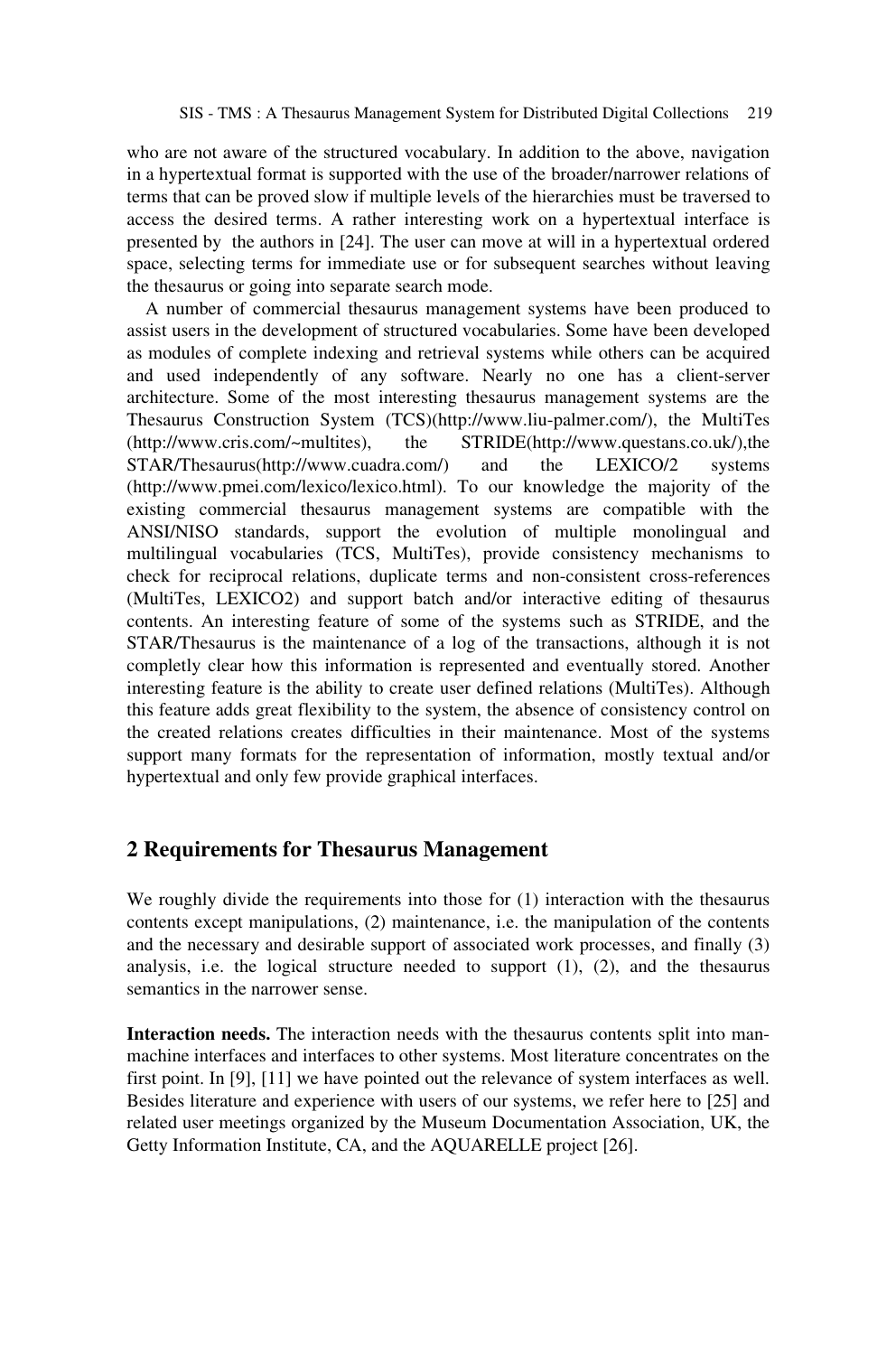The most prominent human interaction is the identification of concepts for retrieval purposes. Without going into details, strategies can be:

- Linguistic search by noun phrases, words, part of words or misspelled words. Often however similar concepts do not have terms of any linguistic similarity, e.g. "knife" and "dagger".
- Hierarchical search by narrowing down from broader notions of the same nature, e.g. "sword" –> "foil", or navigational in nearby branches as "red" – "pink (color)", "small" – "large".
- Associative search by related notions or characteristic context, e.g. "bridges" "bridge construction", "baby" – "dolls".

The next step is the understanding of the concepts and matching against what he/she had in mind. As well, he/she has to verify, if the concepts found are the best choice within the given vocabulary. Understanding is supported by explanations ("scope notes"), multimedia examples, or schematic presentations and the term environment of associative and hierarchical links.

 Effective interaction is a problem of presentation and of semantic analysis. Most views should be available as text and graphics. Semantic views must be very flexible. They must render good overviews of local environments which show many kinds of relations, and "global" overviews which show few kinds of semantic relations at a time. Disorientation must be avoided during navigational access, e.g. by global views and by logging previous steps/paths. Furthermore, interaction speed is crucial, as users may easily give up if response is too slow.

 Last, construction, maintenance and quality control of thesauri requires a different kind of access, characterized by global views on certain properties, missing properties, conflicting declarations, statistics and transaction information. Questions of completeness and clear distinction between concepts are important as well.

System interfaces may serve the following purposes:

- Enabling term browsing as search/classification aid from within an external GUI.
- Automatic term expansion/translation for retrieval mechanisms.
- Term translation/replacement in order to update obsolete classification terms in some information base.
- Term verification for vocabulary control within an external application.

This requires an API and a client-server architecture. As thesauri are central resources, the capability to communicate on low bandwidth over WAN is important. The API functions needed are very simple. Up to now, such interfaces are subject to customization, but they could easily be standardized and make the use of thesauri in actual application significantly easier. Interfaces of the first two types have been developed and experimented with in the AQUARELLE project. The authors currently engage in experimentation with the other interface types.

**Maintenance needs**. One can roughly distinguish between maintenance of semantic structure and workflow support. Semantic structures have primarily to be maintained by interactive data entry facilities, that easily allow to manipulate hierarchical structures and other links, preserving constraints as connectivity, referential integrity, anticyclicity etc.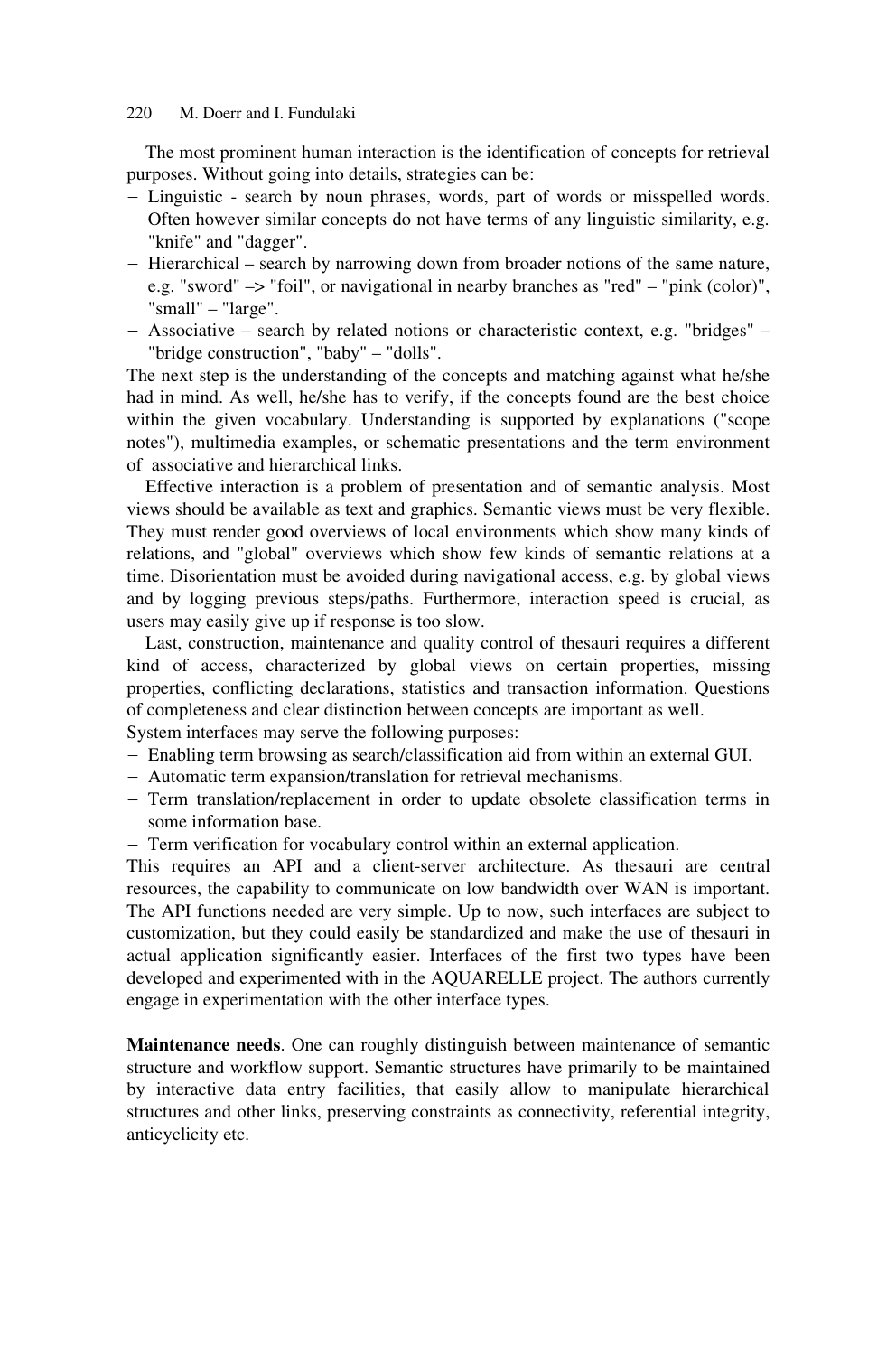Market systems and most literature so far do not deal with the problems that arise, when a thesaurus is developed outside of the databases which use its terms for classification. The ISO2709 has a link for the case, when a concept is split into siblings. Such isolated semantics do not provide a solution. The basic problem is that vocabularies of hundreds of thousands of terms cannot be compared by hand with millions of data records in order to migrate to the new edition.

There must be a notion of a release and the effective changes between releases as analyzed in the following chapters. The current practice to backtrack modification dates for that purpose is not satisfactory.

The process of gathering concepts from users and experts, quality control and their embedding in a large thesaurus can be rather complex. Distant users and experts need to communicate and make thousands of small agreements [11]. Much work and research is needed on this field, which is out of the scope of this paper.

**Requirements of Analysis.** As follows from the above, the conceptual model of a thesaurus management system needs a great flexibility. All modern systems allow for adding user defined semantic relations. To our opinion, this is not enough. Rather all of the following aspects have to be considered and made configurable to a certain degree:

- logical and linguistic links within and between thesauri, as BT, UF, equivalence etc. (see below), which are relevant for query processing
- rules for dynamic concept formation (e.g. combine "factories" with process terms)
- context associations to assist browsing (e.g. the ISO2709 "subdivisions", in which database field the term is used, how many items it classifies).
- explanations as scope notes, , source references and multimedia [27] for human understanding
- migration information between releases
- workflow information about proposals, decisions, term status, persons and groups involved, following steps, "todo" etc.

Obviously, this is open ended, and we shall describe in the following which choices we have made in our systems for the time being.

### **3 The SIS-TMS**

The SIS-TMS is a multilingual thesaurus management system and a terminology server for classification and distributed access to electronic collections following the above analysis. The its distinct features are its capability to store, develop, display and access multiple thesauri and their interrelations under one database schema, to create arbitrary graphical views thereon and to specialize dynamically any kind of relation into new ones. It further implements the necessary version control for a cooperative development and data exchange with other applications in the environment.

 It originates in the terminology management system (VCS Prototype) developed by ICS-FORTH in cooperation with the Getty Information Institute in the framework of a feasibility study. It was enhanced within the AQUARELLE project, in particular by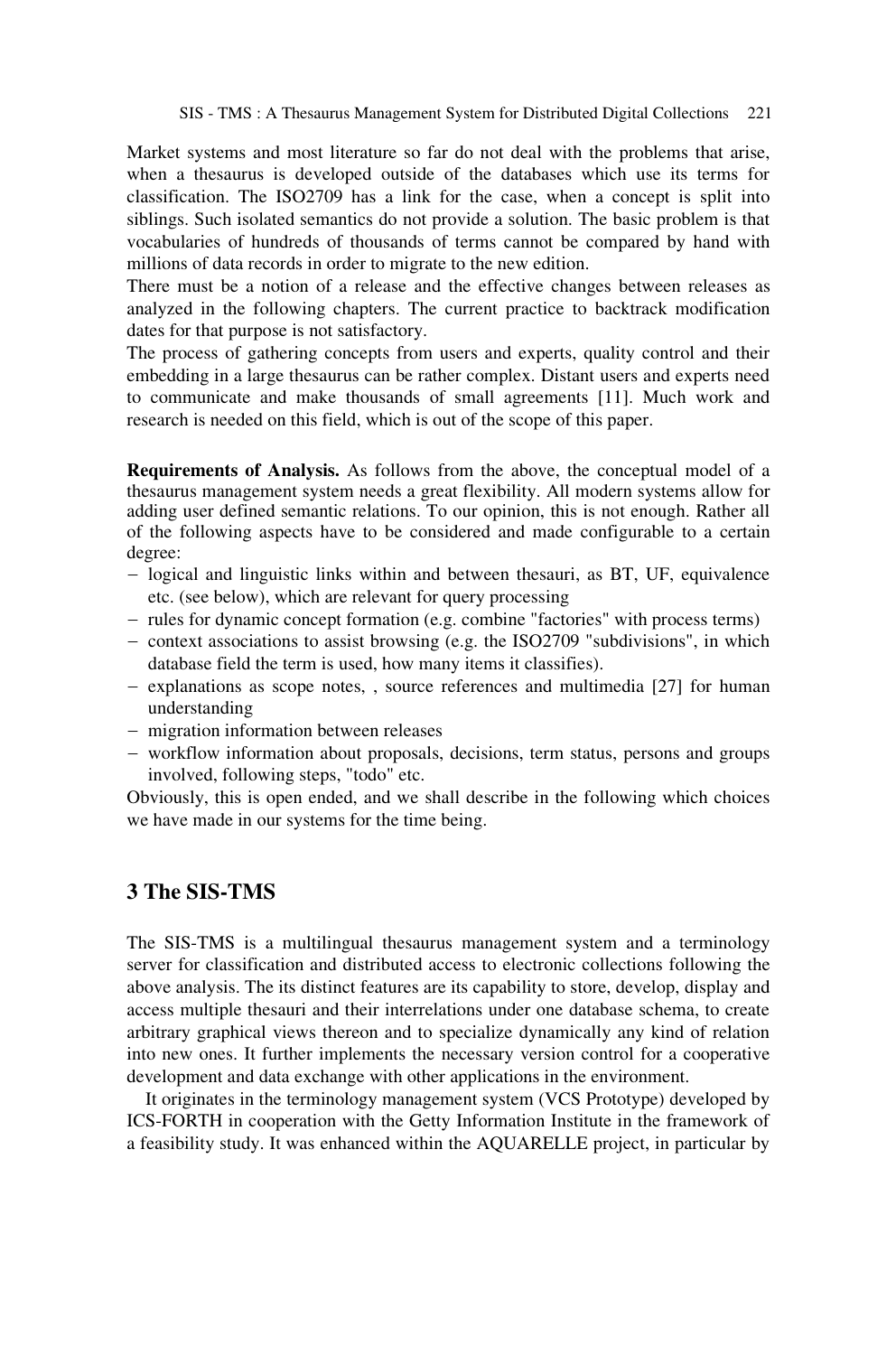the support of multilinguality. An earlier version is part of the AQUARELLE product [26]. A full product version will be available summer '98.

 The SIS-TMS is an application of the *Semantic Index System* (described below), a general purpose object-oriented semantic network database, product of the ICS-FORTH with client-server architecture.

#### **3.1 The Semantic Index System**

The Semantic Index System (SIS) [28], a product of the Institute of Computer Science-FORTH, is an object oriented semantic network database used for the storage and maintenance of formal reference information as well as for other knowledge representation applications. It implements an interpretation of the data model of the knowledge representation language TELOS [29] omitting the evaluation of logical rules. A formal treatment of this data model can be found in [30].

 The structures and the modeling constructs of SIS allow the representation of complex thesaurus structures in an elegant and compact way. SIS attributes referring to entities are implemented as bi-directional, directed, typed links. We model terms, descriptors, persons, sources etc as entities. Hence for all of them vocabulary control and referential integrity is enforced automatically throughout the system. There is no need to make special arrangement for multi-valued relations, as broader terms, related terms, synonyms etc. Multiple instantiation is used besides others to organize terms by semantic and administrational criteria, to organize workspaces and to view multiple thesauri once together, once separate. Metamodels are used to annotate consistency constraints to be enforced by the application. The dynamic schema of SIS allows a graceful evolution of thesauri into richer knowledge bases. Finally, the system is highly optimized for fast referential access.

#### **3.2 Thesaurus Structures**

**Assumptions on Concepts.** According to [7] one of the major purposes of a thesaurus is to "provide a map of a given field of knowledge, indicating how *concepts* or ideas about concepts are related to one another, which helps an indexer or a searcher to understand the structure of the field.

 We distinguish concepts from terms, in contrast to IS2788. Cognitive scientists have proposed several definitions for the notion of "concept" (e.g. [31]). According to one point of view, a concept is perceived as a set of entities, called "concept instances" characterized as such by common agreement rather than formal reasoning on the properties that characterize an individual entity as an instance of a concept. We adopt this view for thesauri, considering a concept as a notion by which some people agree to refer in a well defined manner to a set of real world objects with the same properties, without necessarily defining properties. Consequently, certain semantic relations between concepts are interpreted as relations between sets as will be presented below. For more details see [22], [10].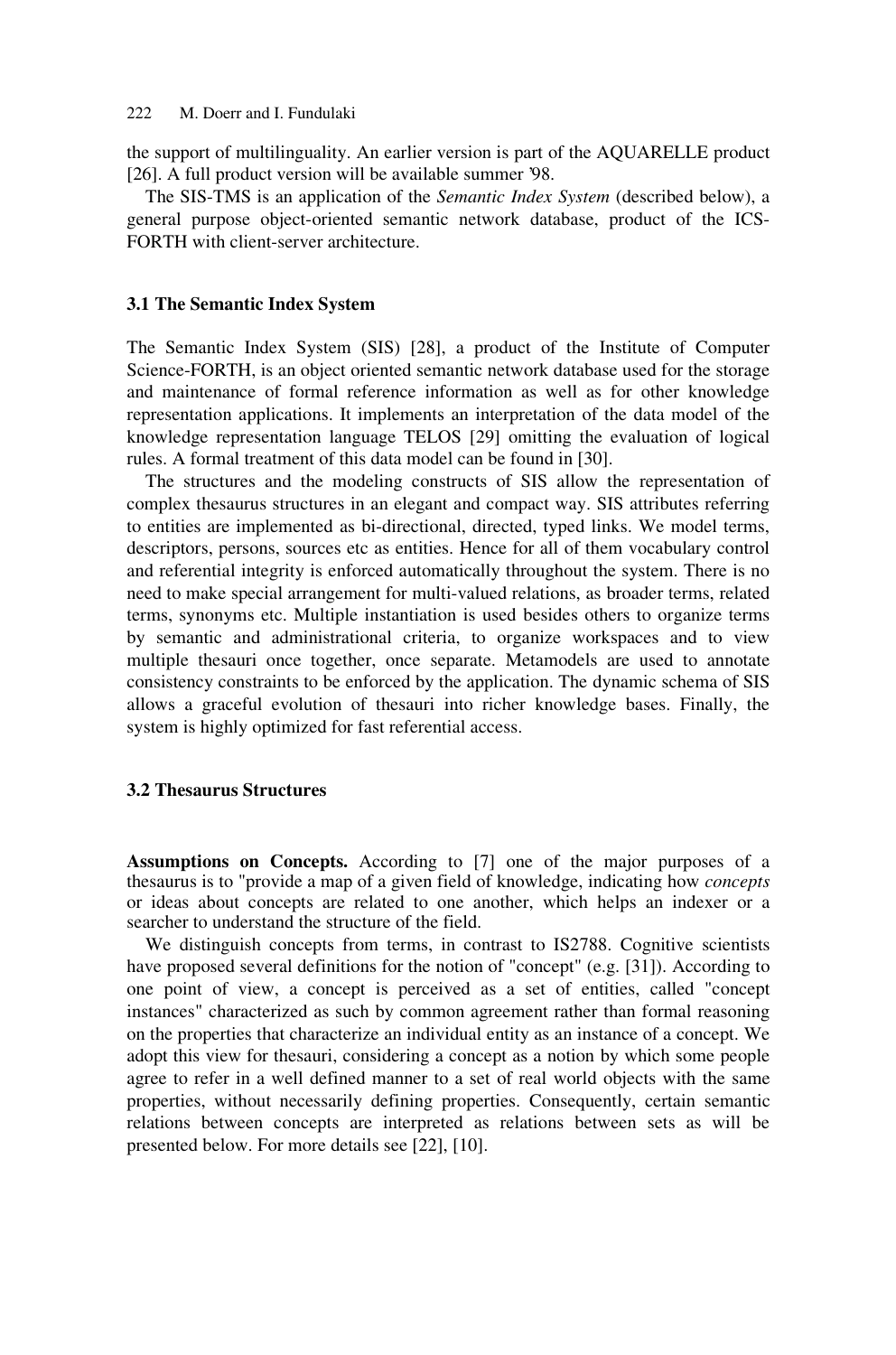Following ISO2788, we regard terms as nouns or noun-phrases, by which groups of people use to refer to certain concepts in a certain context. Due to varying groups and contexts, concepts and terms are related many to many.

**Modelling Thesaurus Notions**. The SIS-TMS schema is extensible at run-time. New semantic relations can be created or existing ones can be specialized. The current conceptual model of the SIS-TMS for the representation of multiple interlinked thesauri incorporates the thesaurus notions and intrathesaurus relations of the ISO2788 for monolingual thesauri and an extended version of the ISO5964 interthesaurus relations [10]. In prototype versions, this schema has been extended for the ULAN and TGN, vocabularies of the Getty Information Institute and the Library of Congress Subject Headings. We mainly use ISO2788 terminology for the names of the classes and relations in the SIS-TMS schema. In the manner of semantic networks, these names are directly presented in the user interface together with the respective data and read quite naturally (See fig. 5, left window).

We model *Preferred Terms* for indexing and *Non-Preferred Terms* as synonyms and entry points for the user. In addition, *Non-Preferred Terms* may be used for full-text retrieval. We adopt the notion of *Descriptor* of the Art & Architecture Thesaurus [34] according to which: "a descriptor is the term that uniquely identifies the concept". Hence a *Descriptor* is a term and a concept identifier in double nature. All other terms, preferred or not, are related to the concept and not further described, as we are not interested in linguistics.

As the *concept* is identified by a *descriptor*, i.e. by a linguistic expression that best expresses the common understanding of experts or public and it must be unique within the context in which it has been defined, it may not be exactly the word an expert uses. For instance, "pink (color)" and "pink (vessel)" would be good descriptors, but experts would say "pink" in both cases. In the SIS-TMS, all terms and descriptor names are enforced to be unique throughout the database. Terms may be multiply related to different concepts (*Descriptors*), but if a good term appears to conflict with a descriptor, the descriptor has to be renamed, i.e. usually extended for disambiguation.

 Concepts carry all the intra and interthesaurus relations that make up the semantic structure of the thesaurus contents, they carry the administrational information, and they can be described by scope notes and understood language independently.

 Figure 2 shows the isA hierarchy of the *SIS-TMS* Classes of thesaurus notions. We use in the following "abstract" for classes which are not directly instantiated, and "abstract hook" for abstract classes, which are designed to be superclasses of classes in future extensions. "ThesaurusNotion" is the abstract root. "ThesaurusExpression" is the abstract hook for terms, person names, date expressions etc. "ThesaurusConcept" is the abstract hook for concepts in the above sense, persons, places etc. "HierarchyTerm" is the class for concept in the above sense, those that can be generalized or specialized into broader/narrower meaning. It combines *Node Labels*, or "guide terms" and descriptors. We do not distinguish functionally between both (see e.g. [32]). "AlternativeTerm" is the complement of "Descriptor". "Topterm" are those having no broader terms. "ObsoleteDescriptor" are abandoned concepts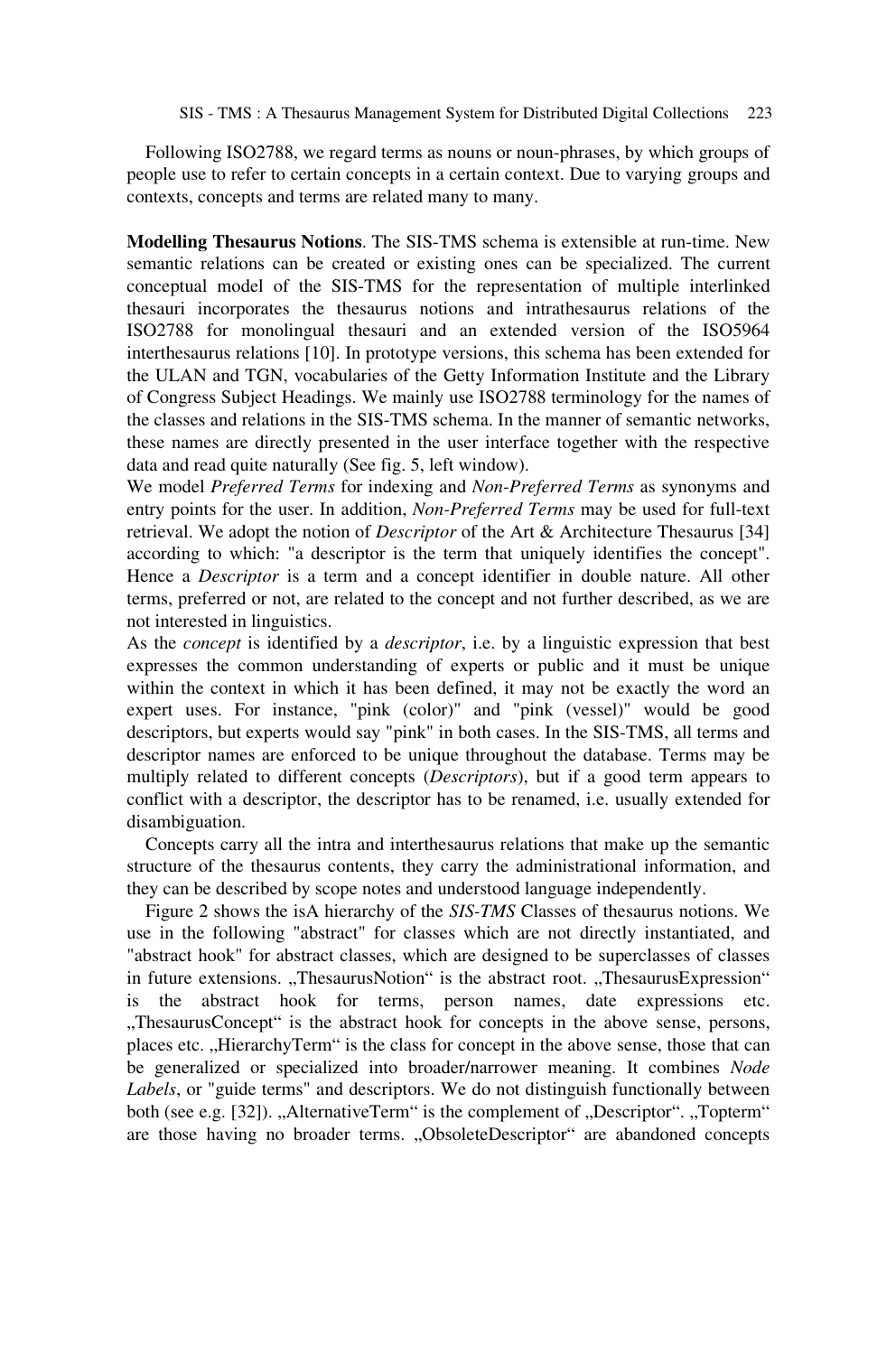(sometimes thesauri decrease, e.g. in favor of dynamic concept formation) and finally "ObsoleteTerm" are deleted noun-phrases. The latter two serve version management for referential integrity incremental update.

**Intrathesaurus Relations.** The semantic relations in a thesaurus can be divided into intrathesaurus relations within a coherent terminological system and interthesaurus relations between independent terminological systems. They are used to represent relationships between concepts and between concepts and terms, i.e. from the class HierarchyTerm to the class HierarchyTerm or Term.

 The intrathesaurus relations identified by ISO2788 are: the *hierarchical relationships,* distinguishing a systematic thesaurus from an unstructured list of terms (glossary or dictionary), associating concepts bearing broader/narrower meanings, identified by the *BT(broader term)* relation, the *associative relationships*, relating concepts that are not members of an equivalence set nor can they be organized in a hierarchy, identified by the *RT (related term)* relation, and finally the *equivalence relationship* established between preferred and non-preferred terms, considered to refer to the same concept, and it is identified by the *use* and its inverse *UF* (used for) relations. As it does not distinguish between terms and concept, and we reinterpret these relations as the link between the conceptual and linguistic level. We refer in the following their functional role and specializations.

*BT* is used for semantic generalization or specialization of query terms. From a knowledge representation approach, the *BT* relation carries isA semantics, and a query term may be expanded by its narrower terms, if we ask for objects of this kind. Consequently SIS-TMS enforces that all HierarchyTerms have a broader Term except for TopTerms, and that the BT relation is acyclic. A Term may have multiple broader terms in the sense of multiple supersets. Thesaurus maintainers may distinguish between the main and alternate broader terms.

*RT* is used for the detection of relevant concepts by users. It plays a role like a general attribute category in KR systems. Dozens of useful specializations can be found, as the "subdivisions" of ISO2709, whole-part relations, and rule-related relations. In the latter case, machine interpretation may occur. *Art & Architecture Thesaurus* team has identified more that 20 different meanings of the RT relation.

 *UF* (use for) can be used by users as entry points in a thesaurus. Actually most thesauri distinguish the *ALT* relation to preferred terms from the *UF* to non-preferred terms. The EET (European Education Thesaurus) [33] consequently regards any translation of a concept to some language as a kind of UF.

In SIS-TMS, *hierarchical association, equivalence association* and *associative relation* are modeled as metacategories of intrathesaurus links. These generic categories group and control the specialization of relations to preserve compatibility and to maintain the related global consistency rules. I.e. the application code can refer to those for constraint enforcement and for export of data in a compatible format. Hence the application code is robust against extensions. User defined extensions as the above mentioned specializations of *BT*, *RT*, and *UF* links are substantial for specific applications and the maintenance of their logical consistency, as well as for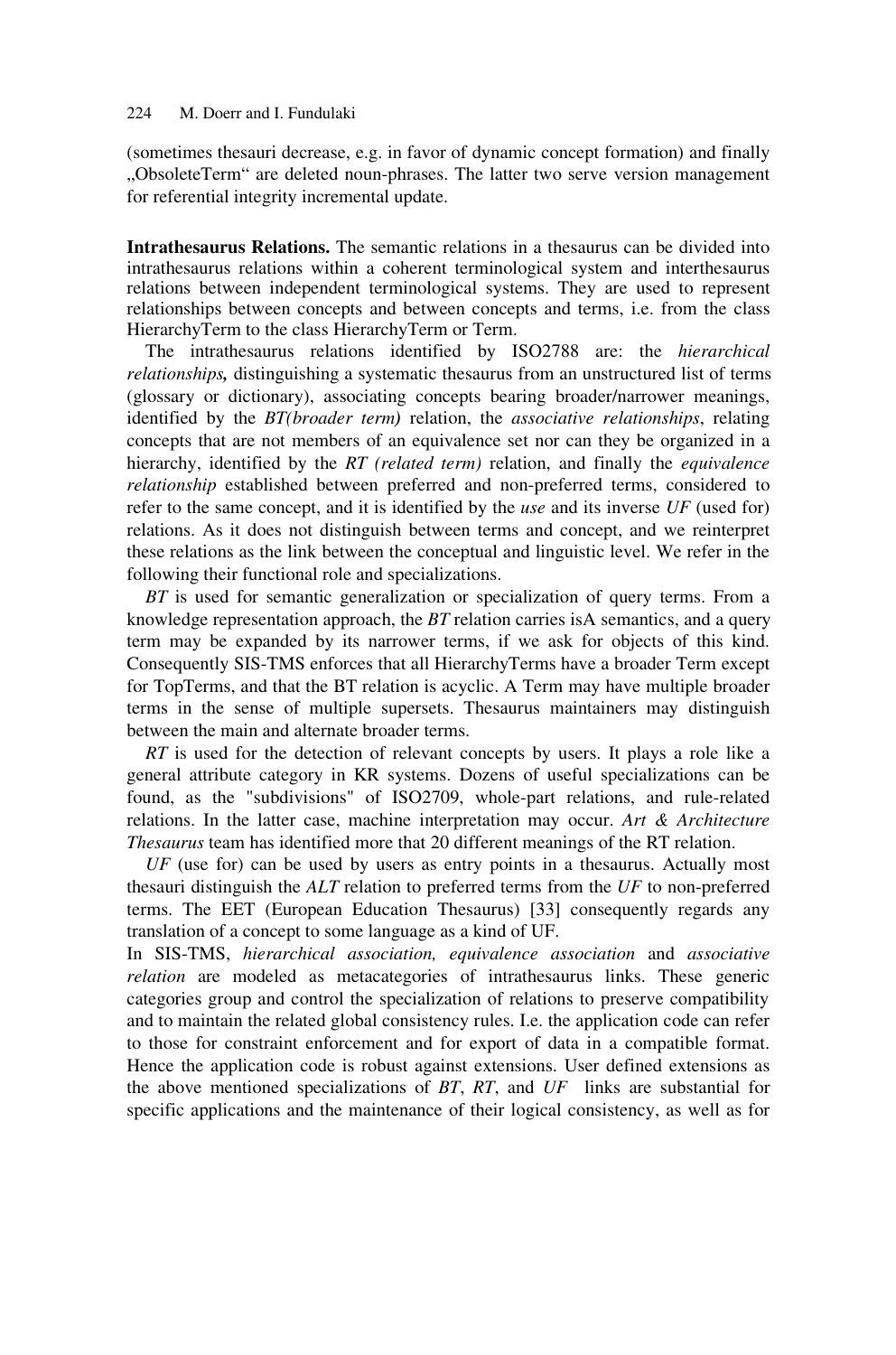SIS - TMS : A Thesaurus Management System for Distributed Digital Collections 225

the conceptual evolution of thesaurus structures into knowledge bases despite format standardization.



**Fig. 2.** IsA hierarchy of the SIS-TMS Classes of thesaurus notions

 Other systems allow for new user defined links, but do not relate them to existing semantics and hence do not automatically imply standard conformant viewing, handling and constraint enforcement. Specialization of relations is a distinct feature of the SIS-TMS**.**



**Fig. 3.** Subschema Creation per Thesaurus

**Representing Multiple Interlinked Thesauri.** A challenge in the SIS-TMS was the development of the conceptual model to incorporate multiple interlinked thesauri under one database schema. For the development of the currently implemented conceptual schema two approaches were studied. The problems is, how to distinguish between the work of each thesaurus editor on one side, on the other side to see the common things as common without running continuously search routines, and on the third side to get a global view on how the different thesauri fit together. For more details see [11].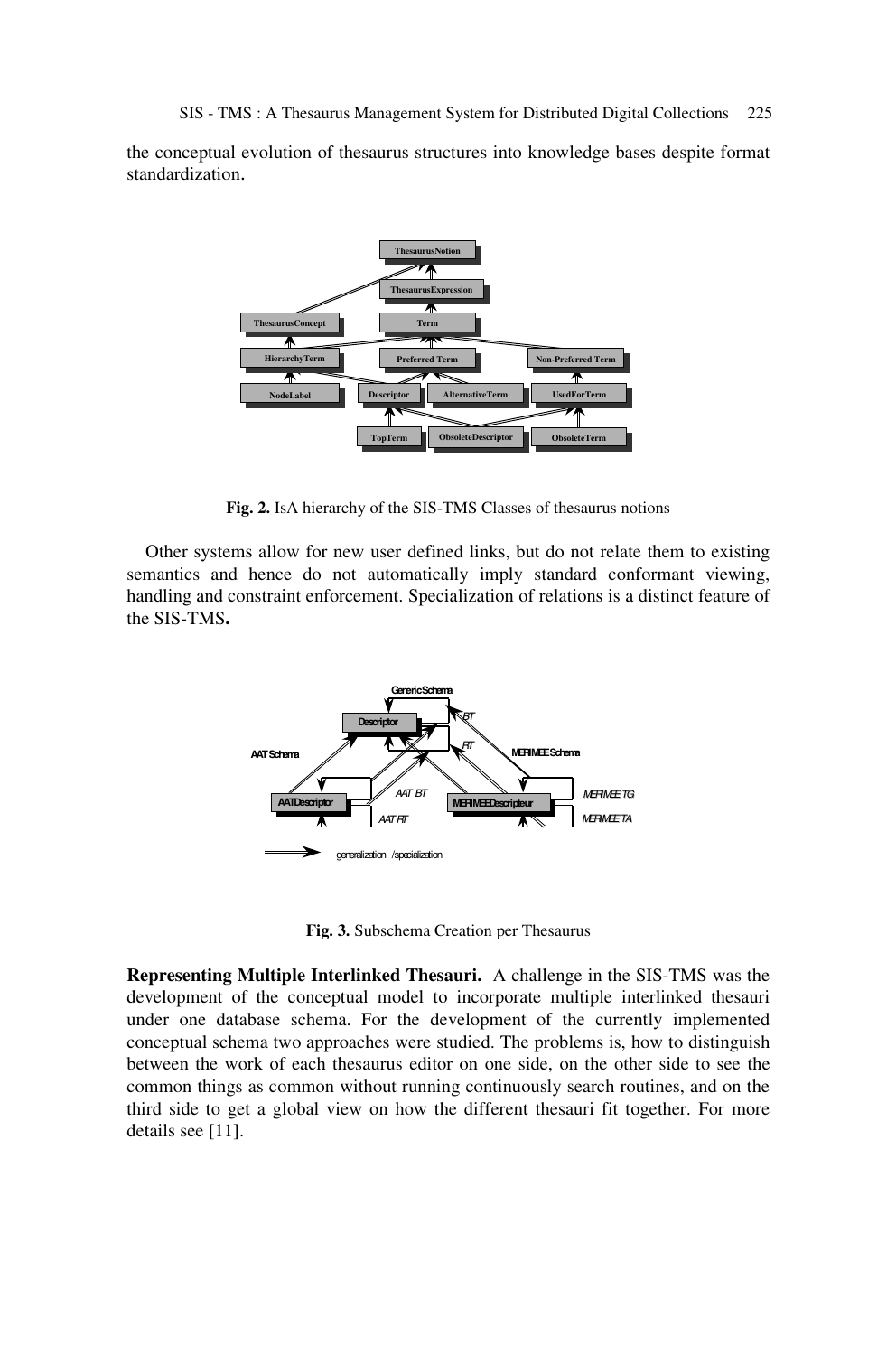According to the second, a global name space is made up for all terms and concepts of one language. For each thesaurus, a separate schema is generated. Due to multiple instantiation in SIS, these schemata can overlap conflict-free on the data. The system tables stay limited per thesaurus. Gradual merge is possible without duplicating the records, as the same term can participate in any thesaurus. (Terms are not regarded as the invention of the thesaurus editor). Each thesaurus may have different semantic structures. Links are not confused, as they belong to individual schemata. Terms of different languages are distinguished by prefixes. Concepts of an interlingua can be dealt likewise.

 On top of this world, one generic schema is developed as superclasses to provide global views. "Supercategories", abstractions of links and attributes from the individual schema as presented in the previous chapter, provide the notion of global semantics. For each new thesaurus, the generic schema is duplicated by specialization of its generic classes and relations into thesaurus specific ones, and the thesaurus data are loaded under these. For deviations in semantics, appropriate extensions can be made. This model results in a large schema. As an SIS schema is declarative, and not by storage allocation, no space is wasted. We selected this novel approach.



**Fig. 4.** Multilingual relations

As a consequence, we may see on one common descriptor all links made by other thesauri, achieving a kind of trivial merge. Each schema provides an isolated view of one thesaurus, and the generic schema a unified view of all. Basically, each thesaurus is handled as an annotation, an *opinion* of a group on a common term and concept space. This method can be elaborated into much more sophistication [11].

**Interthesaurus Relations.** The interthesaurus relations modeled in the SIS-TMS are an extended version of the ISO5964 links as presented in [10]. Those refined relations are the outcome of a discussion that took place in the framework of the AQUARELLE project between experts in multilingual thesaurus creation and ICS-FORTH, the provider of the multilingual thesaurus management component used in the project. The specific problem was to embed a system of multiple independent thesauri in different languages into a system for access to heterogeneous databases containing objects of material culture, supporting automatic term expansion/trans-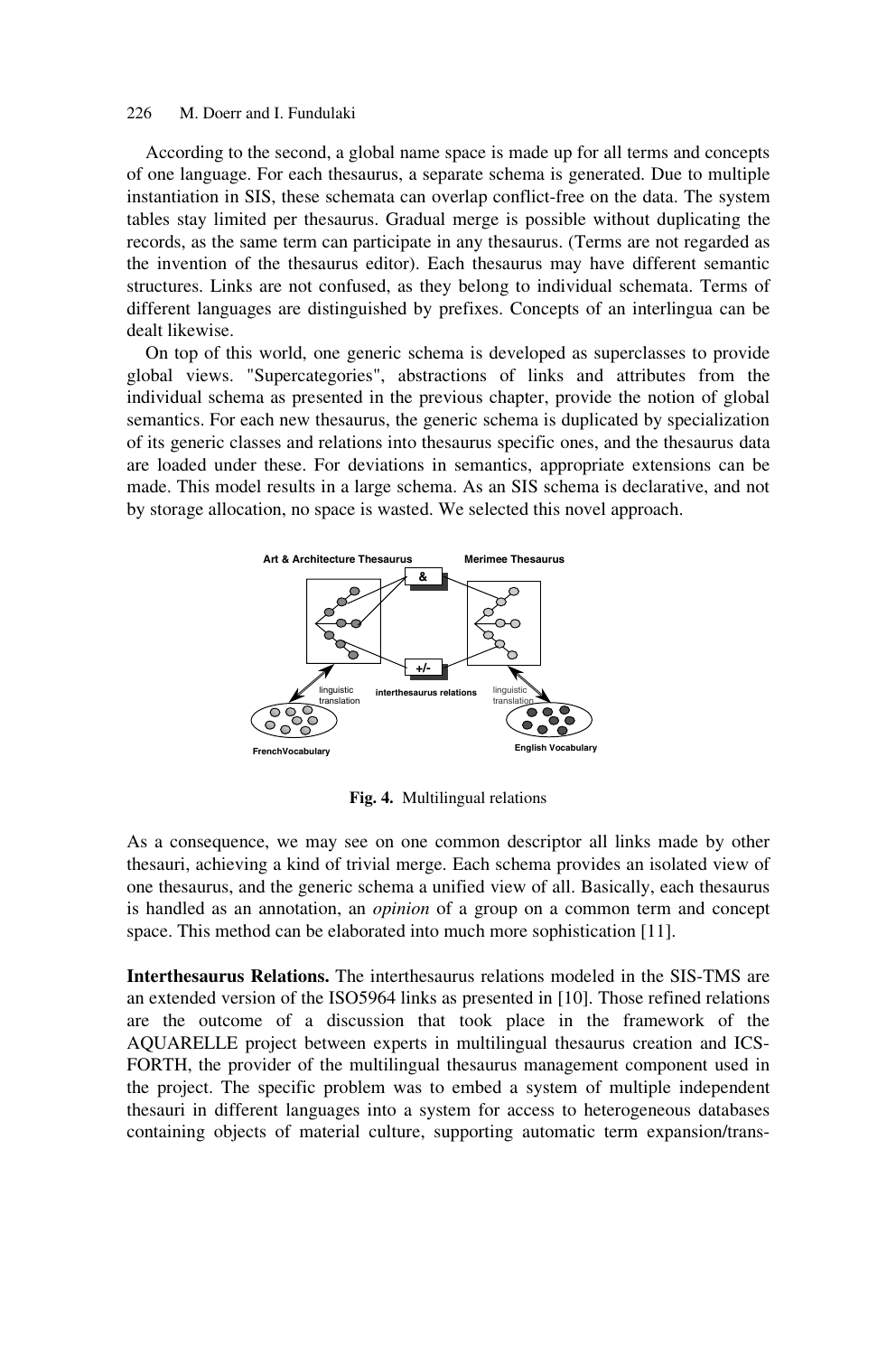lation under a Z39.50 protocol. The conclusion of this discussion was that ISO5964 does not define precise enough semantics for that purpose.

 We define the following relations: *exact equivalence, broader equivalence, narrower equivalence, inexact equivalence, union* and *intersection* of concepts*.* A detailed presentation of the semantics of above relations are presented in [10]. These links are from concept to concept (HierarchyTerm), and should not confused with linguistic translations, which use any suitable word from the other language rather than the specific thesaurus descriptors.

 Obviously equivalence relations are opinions of one group, or at least under the responsibility of one group. Of course, good teams seek advice from each other. But the geographical distance and other local needs hinder synchronous updates. We therefore foresee different equivalence relations for group A from Thesaurus A to B, than for group B from B to A. If group A or B withdraws a concept, it remains marked as obsolete in the database, giving the other group a chance to redirect their links later. New concepts are marked as new, and should not be referred to until released. Suitable permissions can be set up in the SIS-TMS, so that such a database can be maintained cooperatively without conflicts through the net.

### **3.3 Maintaining Consistency between CMS and the TMS**

In the environment presented in section 1 we foresee, that Collection Management Systems (CMS) such as digital libraries, library systems, museum documentation systems and others draw their classifation vocabulary from a Local Thesaurus Management Systems (TMS) which is a shared resource. The contents of the Local Thesaurus Management Systems have been initialized from the contents of the local CMS. The CMS needs continuously new terms, and incorporates classification terms in its records, eventually in central lists as well. The CMS can also propose new terms to the TMS. The TMS will be updated with new terms from many sides, and old concepts and terms may be renamed, revised and reorganized.

 The essential problem is to ensure and maintain consistency between the contents of the vocabularies in the underlying CMS and the contents of the Local Thesaurus Management Systems. It can be regarded as a heterogeneous database problem with vertical distribution, classified data records on one side, semantic term structures on the other, and the shared identifiers both sides communicate on are the descriptors. Descriptors, i.e. concepts for classification, may be renamed, and the identity is lost. One could use system identifiers, numbers, instead, but this is the same impractical in distributed environments. Further, existing CMS do not necessarily have foreseen system identifiers for terms. Even the term codes the AAT uses are not preserved from version to version. The solution is simple: there are no global persistent identifiers. Instead, a history of identifiers is kept for each concept from release to release in the TMS. A CMS must note, with which release its terms agree. With this knowledge, concepts can permanently and automatically be identified between all systems in such a federation.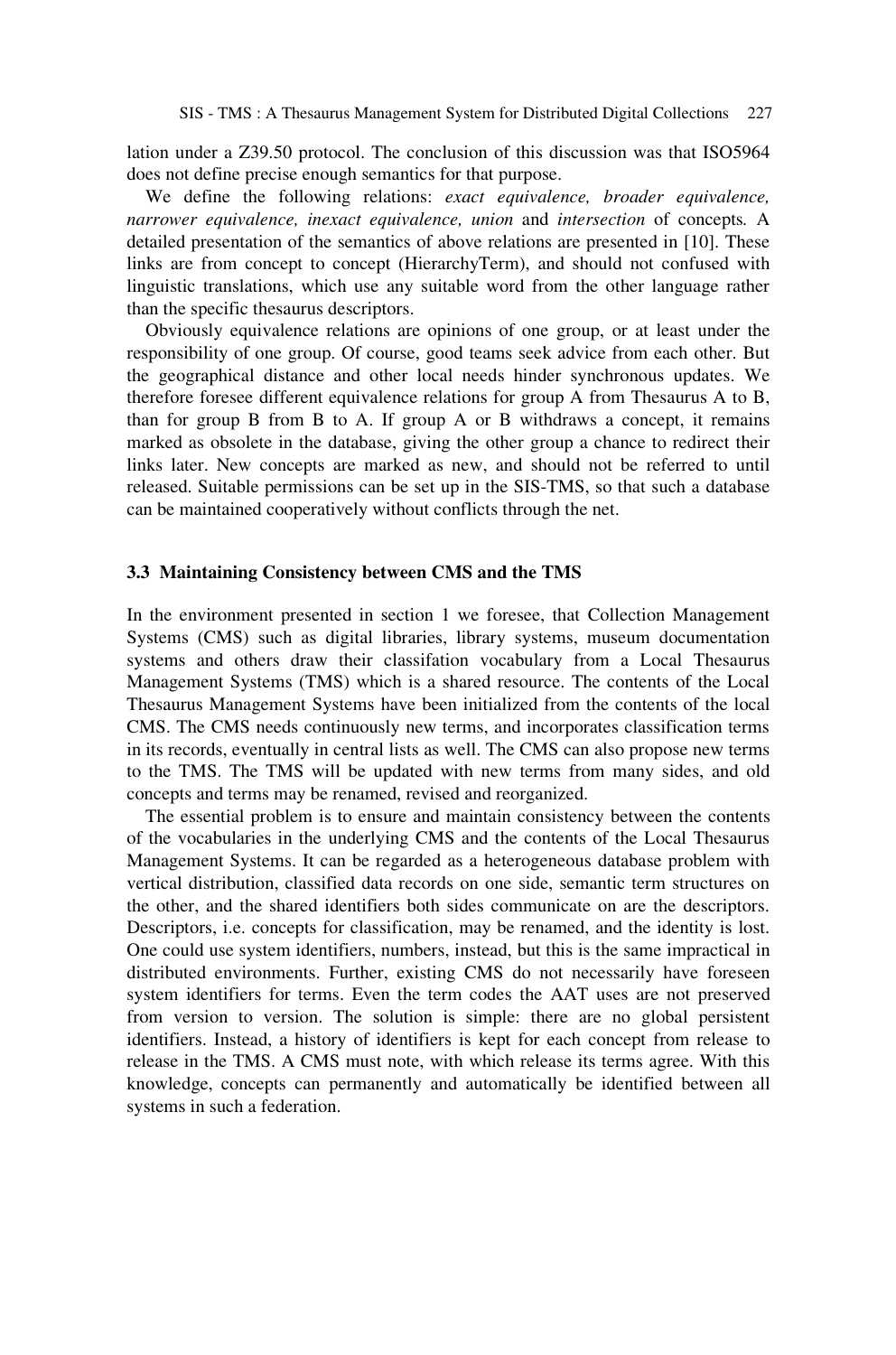Further, abandoned concepts must be marked. In this case, an expert has to find in the records of the CMS which other concept applies in each case. Ideally, there should be links that indicate all shifts of the scope of concepts from version to version. Thesaurus editors are however not used to do so. At least all new descriptors mark an environment of concepts, where concepts may have changed scope or have been refined. As the respective updates in the CMS have to be done by hand, they are time consuming, and immediate consistency between CMS and the TMS is not possible. Suitable interface software cans speed-up the process of updating the CMS. The CMS does not need any knowledge of the semantic links in the TMS.

 Finally, Term Servers or other TMS should to be kept up-to-date with data of a local TMS. Even though a thesaurus is a central resource, it changes slowly, and therefore it is practical to have local copies around. Term Servers, as described above, should combine different local authorities and in addition maintain interthesaurus links between those. Therefore, incremental updates have to be foreseen, even more, as authorities can be very large.

 For each part of an authority, which is to be shared with another term base, only one management system must be the master. The master maintains as well the richest semantics, the others (slaves) may or may not keep reduced schemata. Nevertheless, the slaves may make references to the imported data. Therefore, as above, concepts cannot just be withdrawn. Beyond the above measures for communicating updates on concepts, all semantic descriptions have to be transferred. As those are attached in our system to the descriptors, it is sufficient for incremental updates to mark descriptors of the master which encountered a change in their attached information, and to transfer all the attached information to the slaves. Following these considerations, we have implemented the version control in the SIS-TMS.

**Version Control and Data Consistency.** The purpose of the version control is the information of thesaurus editors about previous discussions and states, and the capability to incrementally update another CMS or term server with the changes done in the TMS. Thesaurus releases are created at a slow rate, months or years. A rollback features is therefore not necessary, backups are sufficient for that purpose. Individual changes can be withdrawn at any time. A function is however provided, which inserts the latest changes into the last release for "last minute changes".

 Consequently, the idea of the SIS-TMS implementation is to keep in the database only the least versioning information for the above purposes as *backward differences* for scalability reasons. All other version data may be put in history logs in future versions. Versioning is based on releases rather than dates. The "current" release is being edited, and no history of changes is kept within it. Rather, the results of individual changes are merged. In contrary to version control systems, always the current version is displayed together with all registered backward changes per entity. The latter can be filtered out. Under this perspective, we register whether

- a descriptor has been introduced (a new concept is described)
- an existing descriptor has been abandoned (the concept is regarded inappropriate for classification or should be composed dynamically from other concepts)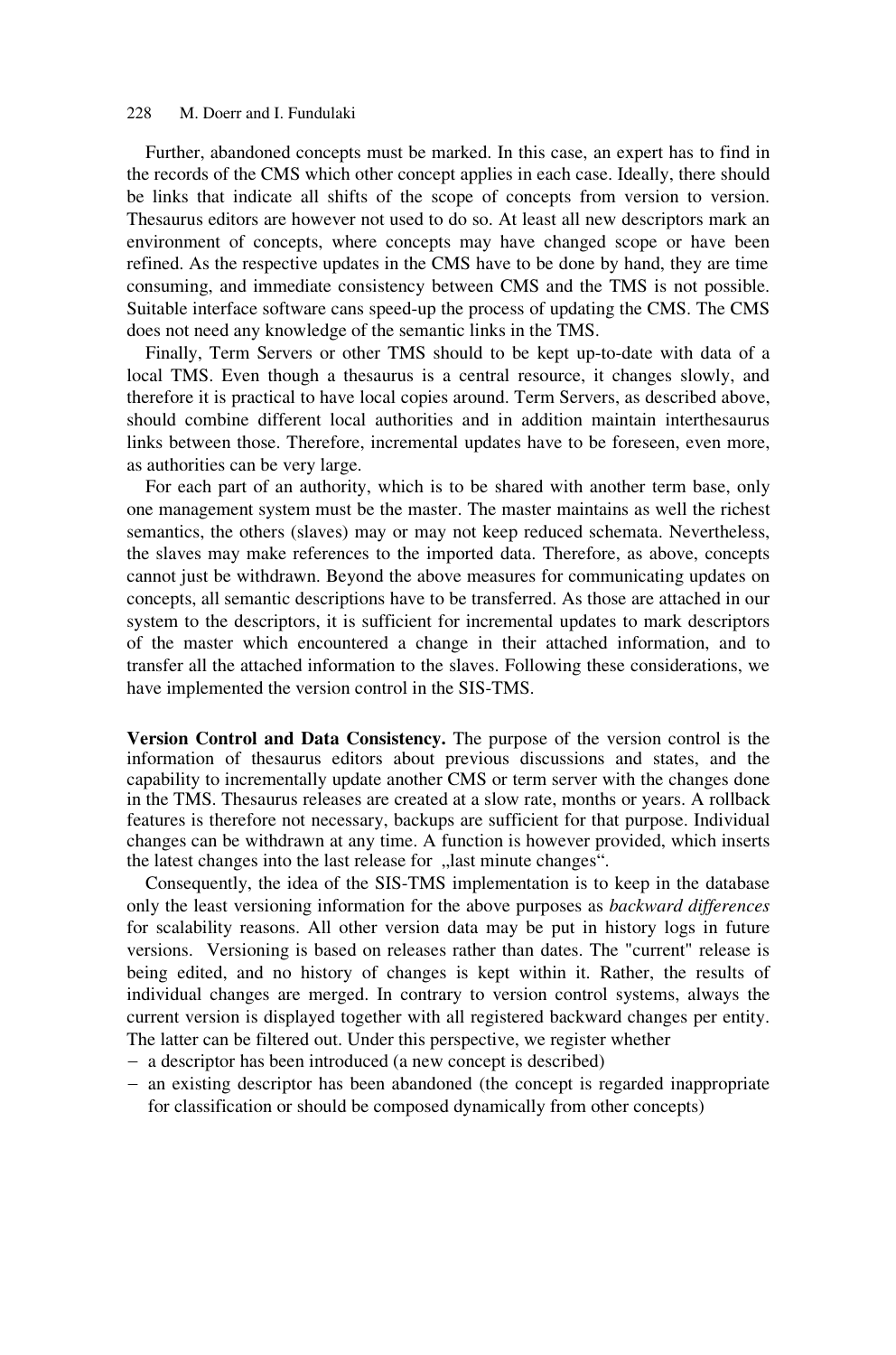SIS - TMS : A Thesaurus Management System for Distributed Digital Collections 229

- an existing descriptor is renamed

- any semantic information around a descriptor has changed.

We distinguish between operations on released concepts and on unreleased. In the unreleased, the user can introduce descriptors, which are classified as "*new descriptor".* He/she can perform all operations on descriptors and undo them.

 The operations on released concepts are constraint, because they contain data that have been communicated to other systems and may have been used for indexing. Introduction of descriptors as well as deletions are not permitted. A descriptor can be abandoned by the following procedure: It is classified as *"obsolete descriptor"* and its *broader/narrower* associations to the others are deleted but it remains a member of the term list of its hierarchy, retaining the context in which it has been defined. Further, the "gap" in the hierarchie is "closed" by drawing *BT* relations between the narrower terms of the *obsolete* descriptor and its broader terms. We do not constrain any changes in the associated information, semantic and administrational links and attributes, as this is not necessary to keep other systems up-to-date or to avoid daggling references.

 If editors regard the noun phrase, which identifies a descriptor, as inappropriate for the semantics of the concept, or it is going to cause name conflicts, it can be renamed. Renaming an object in SIS does not alter its system identifier and its properties remain attached to it. SIS-TMS maintains uniqueness of all term-names in the system. Whereas ALT and UF terms can be deleted at any time. Released descriptor names, which come out of use, become "obsolete terms". Further, for each release, links are maintained where the names have gone to. The complete algorithm is not trivial, as within one release all rename actions must be merged in order to be unique, and obsolete names may be reused as ALT or UF terms. Currently, following the AAT philosophy, we do not allow a concept (descriptor) to refer another descriptor as UF, but we expect in that case, that the respective descriptor is renamed to disambiguate it from the other concept.

#### **3.4 Interaction in the SIS-TMS**

The user interacts with the SIS-TMS via its graphical user interface, that provides *unconstrained navigation* within and between multiple interlinked thesauri. The user can retrieve information from the SIS-TMS knowledge base using a number of predefined, configurable queries and accept the results either in *textual or graphical form*.

 The implemented predefined queries support access to the semantic and managerial relations of a term and to the contents of a hierarchy or facet. It has been considered by thesaurus users that the graphical presentation of the broader term relations is an essential requirement for thesaurus interfaces. The SIS-TMS not only provides such graphical representations but an essential feature is its ability to represent in a single graph any combination of relationships in arbitrary depth. (See fig 5, central window). A very efficient graph-layout algorithm allows the display of large structures in real time. A "global view" window is used to zoom in any part of a larger graph.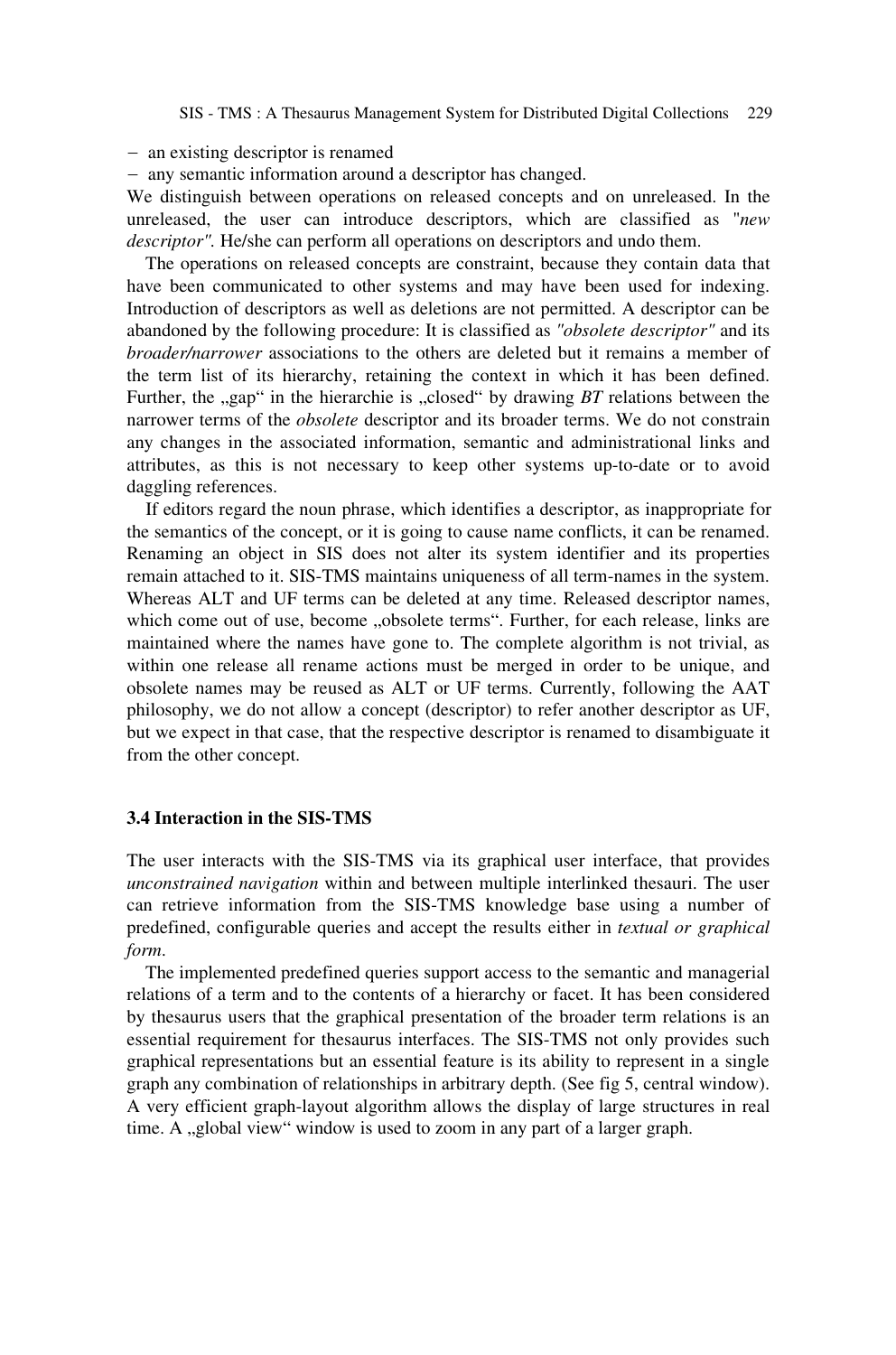Therefore the user is able to view, in a single graph, all relations pertaining to a term. The existence of multiple broader terms introduce no difficulty to such graphical presentations. These graphs are of particular interest to authority providers since they represent in an compact way all the necessary relations for the detection of inconsistencies. The development group of the French MERIMEE thesaurus has already mentioned the easiness of identifying inconsistencies using the graphical representations of the SIS-TMS in contrast to scanning textual presentations.

The SIS-TMS graphical user interface does not need customization if a thesaurus is loaded in the knowledge base. The implementation of the predefined queries uses the generic schema presented previously and is therefore thesaurus independent . Consequently, if a thesaurus is loaded in the SIS-TMS knowledge base, it can be immediately queried without any customization of the predefined queries.



**Fig. 5.** SIS-TMS User Interface, Browser and Data Entry facility.

 The loading of thesauri and term lists compliant with the ISO2788 and ISO5964 principles is performed by means of an input module. In the near future, we intend to develop a generic import tool that accepts as input thesauri described in other formalisms besides the above. The SIS-TMS has an output module that exports term lists. A flexible report writer that will be implemented in the near future.

The maintenance of thesaurus contents in the SIS-TMS is performed either with the import module supporting batch updates in the information base in form of tagged text files or interactive updates through the *Entry Forms*.

 We distinguish *primitive* and *complex* operations: the former are the *creation, deletion, renaming, classification* (assignment to a class), *generalization* (assignment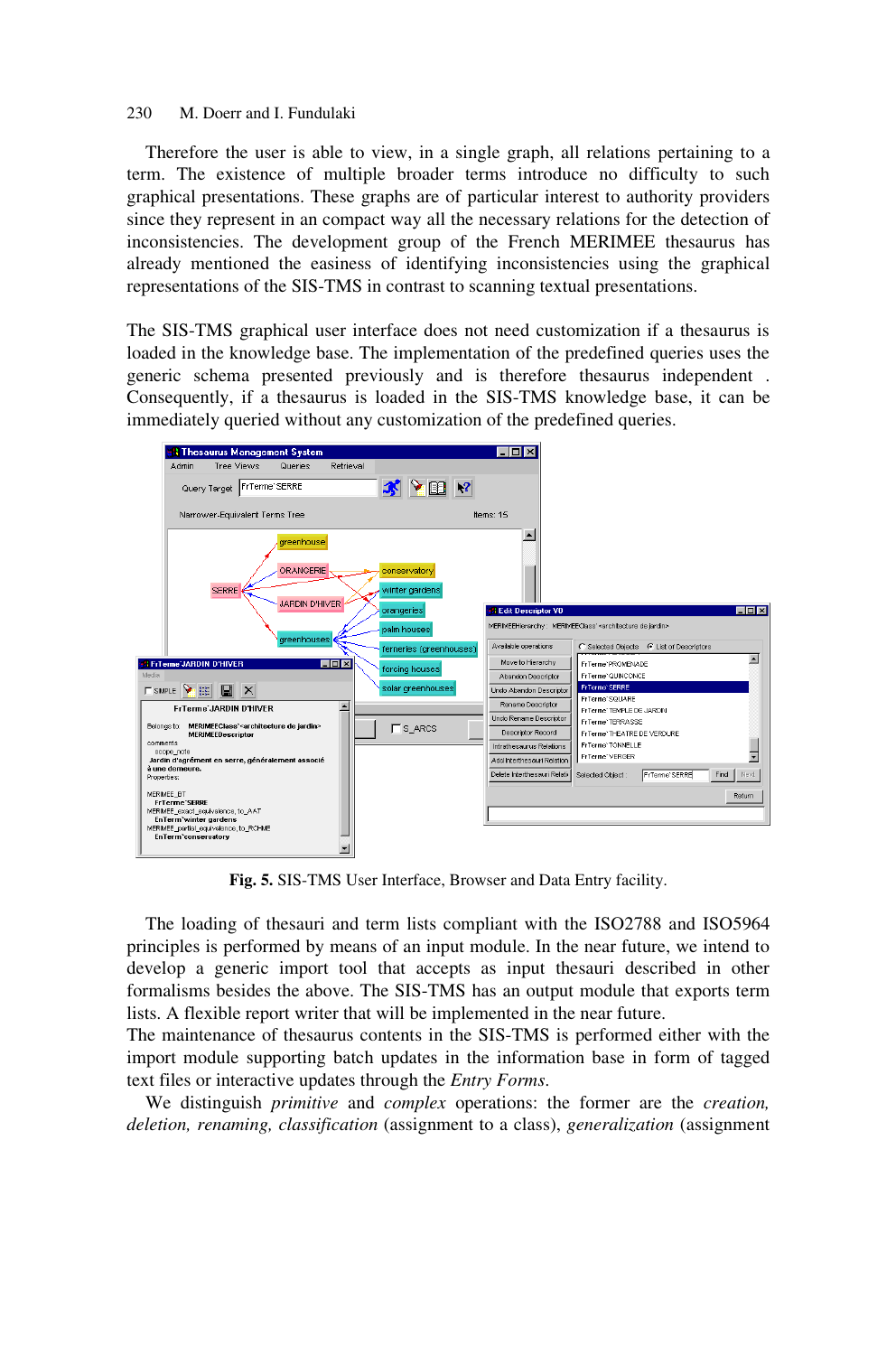to a superclass) and *attribute assignment* (creation of a link) and the latter are defined on the basis of more than one primitive operation.

 The updates in the SIS-TMS are performed through the *Entry Forms* in a taskoriented way.(See fig 5, right window). A task is defined by a set of *objects*, which can be updated with this task, and a set of operations, which can be performed on these objects. Tasks can be configured at run-time. This approach results in a *logical partition* of the contents of the information base for user, which can be used to organize access permissions, in particular for the cooperative work on interlinked thesauri. The following groups of tasks have been set-up SIS-TMS:

- on the organizational part of a thesaurus
- on the contents of a thesaurus and
- on administrative information of a thesaurus.

 Tasks concerning the organizational part of a thesaurus are performed on facets and hierarchies, which can be created, deleted, renamed as long as the defined consistency constraints are preserved. Contents tasks manipulate terms and semantic links and maintain the version control as described above. Administrative tasks concern the updates on the literary warrants (source references where a term is used) and editors responsible for changes of the thesaurus contents.

### **4 Experience and Conclusions**

The SIS-TMS is a refinement of the VCS Prototype, a terminology management system developed by FORTH in cooperation with the Getty Information Institute in the framework of a feasibility study. Based on the evaluation of this prototype and new requirements, a new version of the system and the Semantic Index System server formed for the terminological system in the AQUARELLE system. In the sequence, installations have been made at thee French, Greek and Italian Ministry of Culture, the RCHME Thesaurus Group and the MDA. Further, the system has been used for access to digital libraries and traditional library systems in Greece.

The experience at these installations confirms the need to take thesauri out of the local databases, and to install systems, which allow to keep the use of terms consistent with evolving authorities. All these organizations maintain a series of databases, either under separate local responsibility or under central administration, with which they need to communicate terminology. Our vision of a three level architecture fits very well there. The AQUARELLE access system demonstrated strikingly the need to provide translation capabilities between different thesauri, as we provide, and not only uniform multilingual thesauri in interlingua. Further the value of real-time flexible graphics was intensely appreciated by all users. It could be demonstrated, that certain structural properties and associated quality issues can only be controlled by graphics. The data entry system proved to be appropriate. Further enhancement is needed in the report writing: users like to print out thesauri in a book-like form. More experimental results will be available at the end of the AQUARELLE project.

 We have the impression that integrated terminology services in distributed digital collections are going to become an important subject, and that the SIS-TMS provides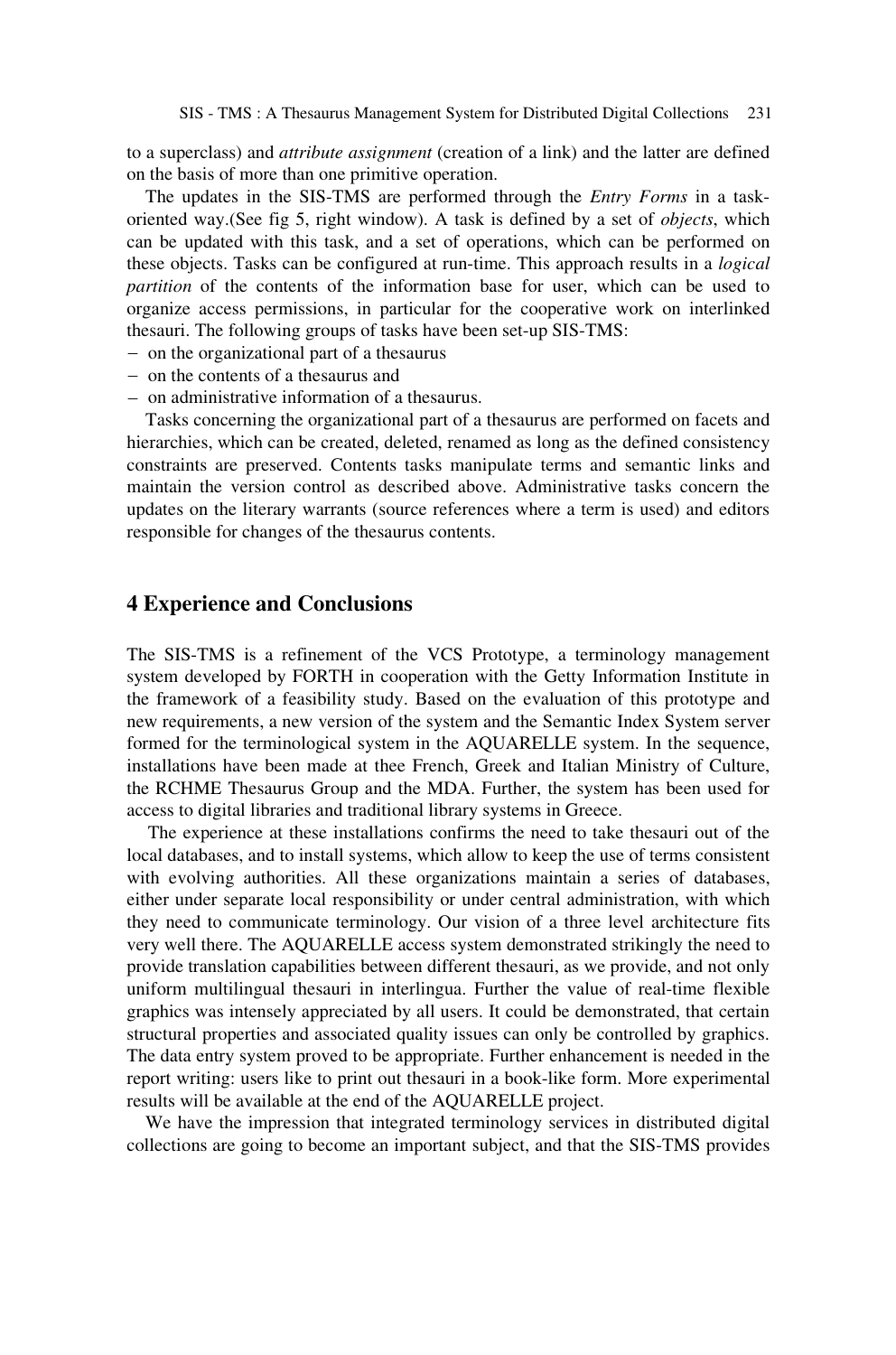a valuable contribution to that. It solves a major problem, the consistent maintenance of the necessarily central terminological resources between semiautonomous systems. The terminological bases themselves need not be internally distributed, as the access needs low bandwidth, read-only copies can easily be sent around at the given low update rates, and term servers can be cascaded. In the near future, we shall further enhance the functionality of this system to make its usability as wide as possible. In parallel, we engage and are looking for projects that integrate terminology services. Whereas there exist several standards for thesaurus contents, no one has so far tried to standardize the three component interfaces: (1) Term Server to retrieval tools, (2) TMS to CMS, (3) TMS to Term Server. As in a distributed information system many components from many providers exist, we are convinced that these three interfaces must become open and standardized, to make a wide use reality.

# **5 References**

- 1. Jaana Kristensen, Expanding end-user's query statements for free text searching with a search-aid thesaurus. *Information Processing and Management*, 29(6):733-744, 1993.
- 2. A. Spink, Term Relevance Feedback and Query Expansion: Relation to Design. *Proceedings of the 17th Annual International ACM SIGIR Conference on Research and Development in Information Retrieval*, pp. 81-90, 1994.
- 3. Spink A., Goodrum A., Robins D., & Mei Mei Wu. "Elicitations during information retrieval: Implications for IR system design." In *Proceedings of the 19<sup>th</sup> Annual International ACM SIGIR Conference on Research and Development in Information Retrieval*, (pp. 120-127). Konstanz:Hartung-Gorre, 1996.
- 4. Brajnik G., Mizzaro S., & Tasso C., "Evaluating user interfaces to information retrieval systems: A case study on user support." In *Proceedings of the*  $19<sup>th</sup>$  *Annual International ACM SIGIR Conference on Research and Development in Information Retrieval* (pp. 128- 136). Konstanz:Hartung-Gorre 1996.
- 5. P. Constantopoulos and M. Doerr, An Approach to Indexing Annotated Images, Multimedia Computing and Museums, Selected Papers from the *Third International Conference on Hypermedia and Interactivity in Museums*, by David Bearman, pp. 278-298, San Diego-CA, USA, October 1995.
- 6. A.F. Smeaton and I. Quigley. Experiments on using Semantic Distances between Words in Image Caption Retrieval. *Proceedings of the 19th Annual International ACM SIGIR Conference on Research and Development in Information Retrieval*, pp. 174-180, Zurich, August 1996.
- 7. D. J. Foskett. Thesaurus. In *Readings in Information Retrieval,* eds. K. Sparck Jones and P. Willet, publisher Morgan Kaufmann, 1997.
- 8. D. Soergel. "SemWeb: Proposal for an open, multifunctional, multilingual system for integrated access to knowledge about concepts and terminology." *Advances in Knowledge Organization,* 5, pp.165-173, 1996.
- 9. M. Doerr. Authority Services in Global Information Spaces. *Technical Report*, *ICS-FORTH/TR-163*, Institute of Computer Science-FORTH, 1996.
- 10. M. Doerr and I. Fundulaki. A proposal on extended interthesaurus links semantics. *Technical Report* ICS-FORT/TR-215, March 1998.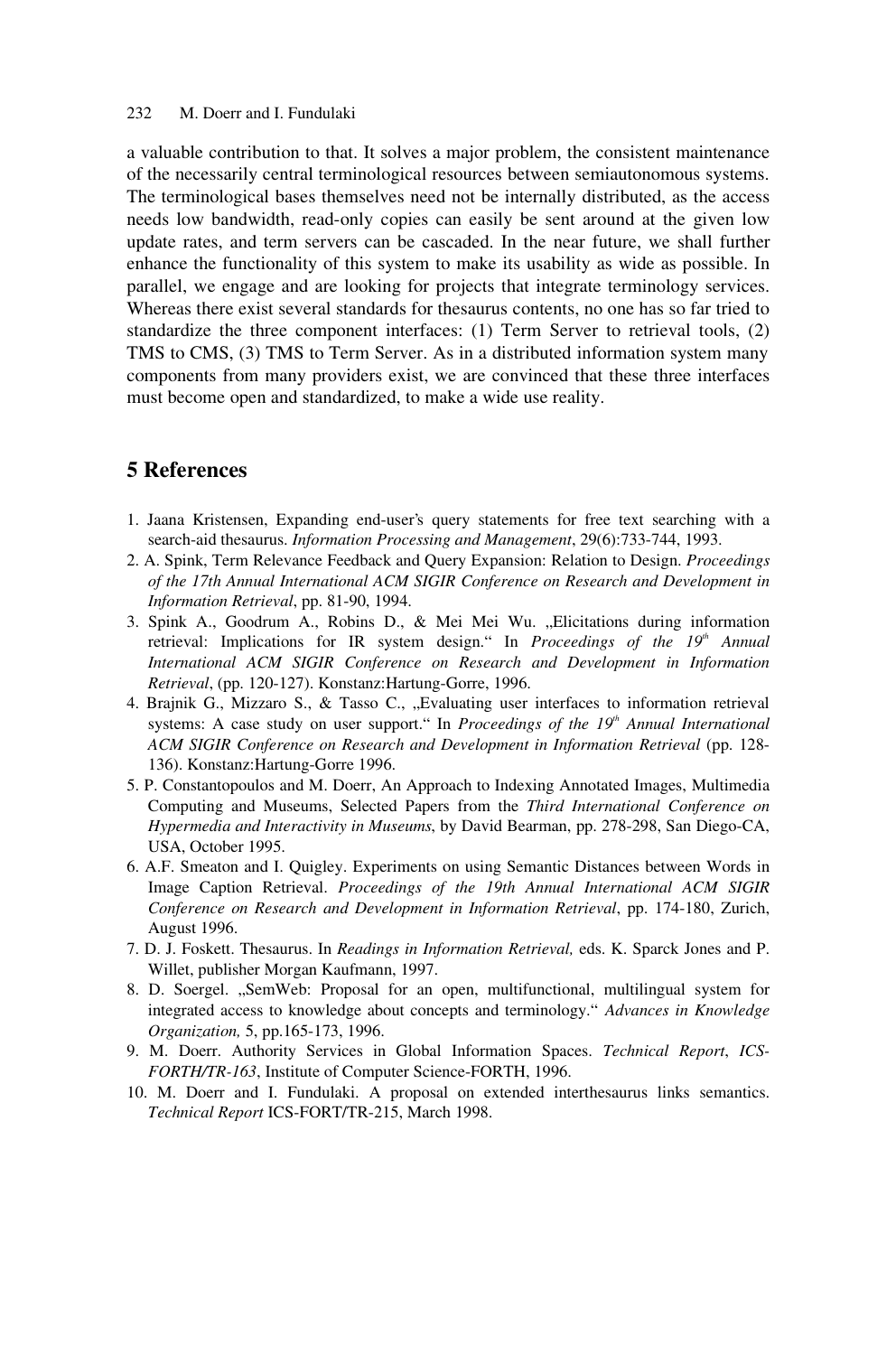SIS - TMS : A Thesaurus Management System for Distributed Digital Collections 233

- 11. M. Doerr, "Reference Information Acquisition and Coordination", in: "ASIS'97 -Digital Collections: Implications for Users, Funders, Developers and Maintainers", *Proceedings of the 60th Annual Meeting of the American Society for Information Sciences*, " November 1-6 '97, Washington, Vol.34. Information Today Inc.: Medford, New Jersey, 1997. ISBN 1- 57387-048-X.
- 12. V. Christophides, M. Doerr and I. Fundulaki. The Specialist seeks Expert Views-Managing Folders in the AQUARELLE project. Selected Paper from the *Museums and the Web, MW97*, eds. D. Bearman, J. Trant.
- 13. M. Doerr, I. Fundulaki "The Aquarelle Terminology Service", ERCIM News Number 33, April1998, p14-15
- 14. R. Kramer, R. Nikolai, C. Habeck. Thesaurus federations: loosely integrated thesauri for document retrieval in networks based on Internet technologies. In *International Journal on Digital Libraries* (1), pp. 122-131, 1997.
- 15. G. Wiederhold. Interoperation, mediation and ontologies. In Proceedings of the International Symposium on Fifth Generation Computer Systems (FGCS94), Workshop on Heterogeneous Cooperative Knowledge-Bases (ICOT), Japan, December 1994, W3, pp.33- 48.
- 16. R. Niehoff and G. Mack. The Vocabulary Switching System. In *International Classification*, 12(1):2-6, 1985.
- 17. A. Stern and N. Richette. On the construction of a super thesaurus based on existing thesauri. In Tools for Knowledge Organisation and the Human Interface. Vol. 2, pp. 133- 144, 1990.
- 18. H. H. Neville. Feasibility study of a scheme for reconciling thesauri covering a common subject. In *Journal of Documentation*, 26(4), pp. 313-336, 1970.
- 19. R. Rada. Connecting and evaluating thesauri: Issues and cases. *International Classification*, 14(2), pp. 63-69, 1987.
- 20. R. Rada. Maintaining thesauri and metathesauri. International Classification, 17(3), pp. 158-164, 1990.
- 21. C. Sneiderman and E. Bicknell. Computer-assisted dynamic integration of multiple medical thesauruses. *In Comp. Biol. Med.*, 22(1), pp.135-145. 1992.
- 22. M. Sintichakis and P. Constantopoulos, A Method for Monolingual Thesauri Merging, Proc. of the 20th International Conference on Research and Development in Information Retrieval, ACM SIGIR, July 1997,Philadelphia, PA, USA.
- 23. S. Bechhofer and C. Goble. *Art Position Paper* The Need for Structured Terminology. Medical Informatics Group, University of Manchester, March 1997.
- 24. E. H. Johnson and P. A. Cohrane. A Hypertextual Intefrace for a Searher's Thesaurus, Grainger Engineering Library Information Center, University of Illinois, June 1995.
- 25. Getty Information Institute (1995) Request for Comment Issued for the New Vocabulary Coordination System for the Getty Information Institute Authorities. Santa Monica, CA. (http://www.gii.getty.edu/gii/newsarch.html#article6).
- 26. A. Michard, G. Pham-Dac, Descriptions of collections and encyclopaedias on the Web using XML. To be published in *Archives and Museums Informatics*, Kluwer Pub., 1998.
- 27. The AQUARELLE project, TELEMATICS Application Program of the European Commission, Project IE-2005 1996.
- 28. P. Constantopoulos and M. Doerr. The Semantic Index System A brief presentation.
- 29. J. Mylopoulos, A. Borgida, M. Jarke, M. Koubarakis, Telos: Representing Knowledge about Information Systems, *ACM Transactions on Information Systems,* October 1990.